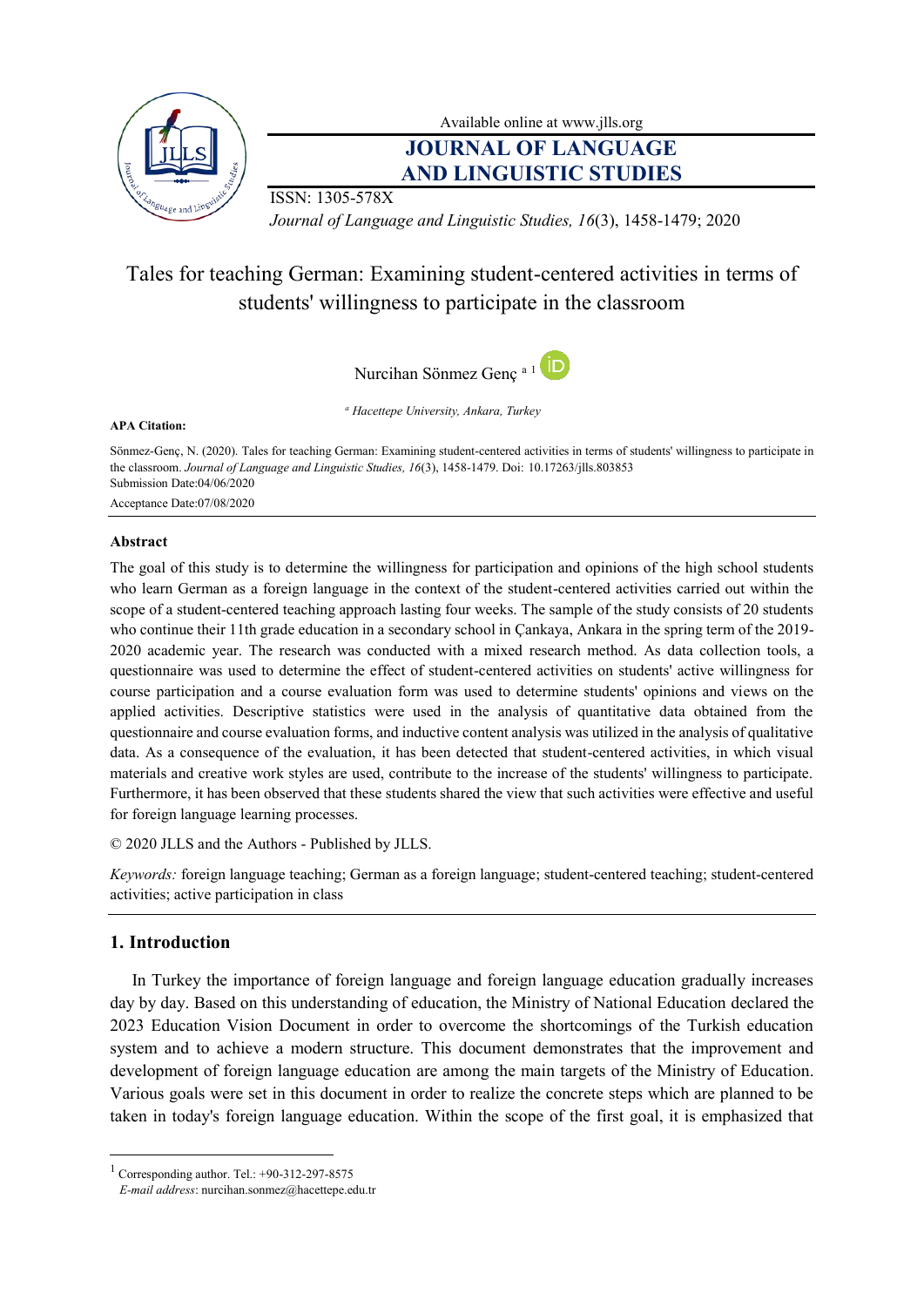foreign language education should be carried out with a student-centered approach and using methods appropriate to the cognitive levels of the students (MEB, 2018, p. 65). Nevertheless, when foreign language teaching is examined within the scope of this goal, it can be observed that traditional language teaching habits have been applied on for a long time and the insufficiency of the methods, activities and material or mistakes caused by them prevent the students from being reached effectively (Can  $\&$  Can, 2014; Demirpolat, 2015; Güçlü & Şahan, 2019; İşigüzel & Kırmızı, 2013; Işık, 2009; Kırmızı, 2009; Küçüktepe, Eminoğlu Küçüktepe & Baykın, 2014; Schröder, 2007). However, in contemporary foreign language education, with the acceptance that language learning is the process of constructing knowledge, making new meanings and not receiving the information presented, the view that teaching is conveying information has been abandoned (Açıkgöz, 2003, p. 57). Based on the principle of "learning by doing" (Kast, 1994) that is adopted as a result of the contributions of cognitive psychology to language education, it is known that student-centered foreign language course models, in which students can increase their performance by using their basic language skills, positively affect the learning process. For this reason, empirical language education researches based on academia and high school education cooperation for student-centered teaching practices and activities are of great importance (Ünal, 2005, p. 211).

Given this need, in this study, within the scope of application of German courses at the high school level in Turkey, it is attempted to determine how student-centered activities based on a fairy-tale text affect students' willingness for participation together with its reasons and suggestions for more effective teaching of German have been presented in line with the findings of the study.

#### *1.1. Literature review*

Student-centered methods and activities form a new paradigm in today's foreign language education. The traditional education approach and its applications such as not being able to provide permanent and participatory learning sufficiently, making the educational environments extremely static and formal, making the student passive, being based on memorization and predominantly on only lecturing, had an impact on the development of the student-centered education approach (Özpalat, 2013, p.8). The student-centered teaching approach, which is developed based on the constructivist learning theory, depends upon the student's being active in the learning process as opposed to the teacher-centered traditional foreign language education approach in which students are passive listeners (Portman-Tselikas, 2010, p. 1167; Ünal, 2010, p. 63). It is essential to make use of various activities aiming at the active participation of students at the highest level in student-centered teaching models. These activities can also be termed as student-centered, product-oriented or action-oriented activities in the literature (Riemer, 2010, p.1154; Wicke, 2017, p. 5). Portman-Tselikas (2010, p. 1168) emphasizes that such activities are decisive for the effective and efficient implementation of the foreign language course and summarizes the five fundamental characteristics that such activities should have: Activities used in student-centered foreign language teaching a) should be compatible or integrable with the subjects and objectives of the foreign language curriculum that is applied; b) should provide an action and productoriented learning environment that offers students the goals that they can achieve; c) should allow students to organize and to direct their study processes within the framework of the instructions given; d) should include activities in which students concentrate on a subject using the foreign language intended to be learned and activities which provide communication opportunities or lead to communication in the foreign language in the classroom; e) should create interesting and remarkable learning moments aimed at the receptive or productive use of the foreign language in line with the objectives of the course.

When the studies about the participation of students in the activities offered within the scope of the student-centered courses are examined, it is observed that participation and motivation topics are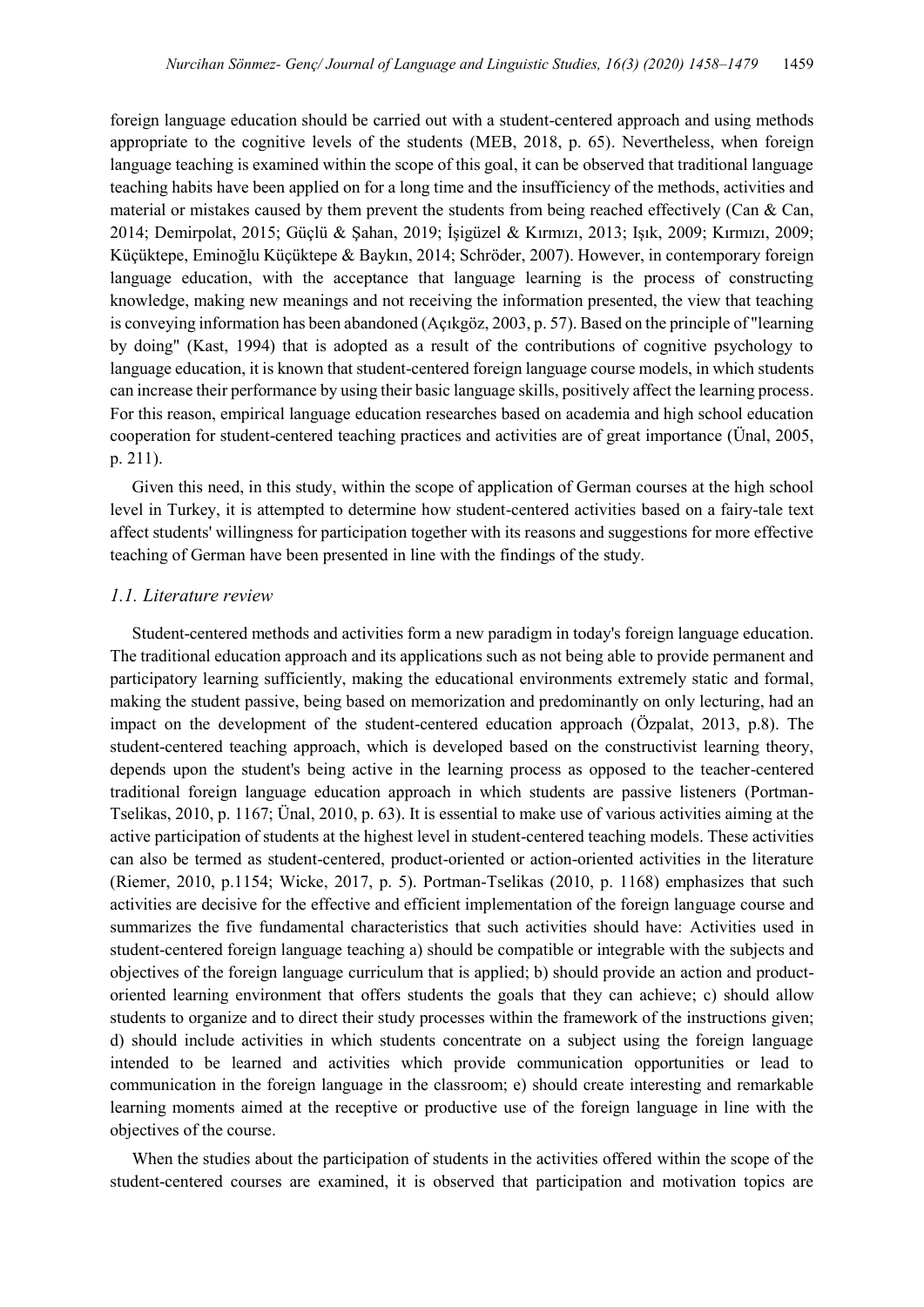intertwined and the active participation of the students in the learning process is significantly and positively associated with academic success, interest levels, attitudes and self-efficacy beliefs (Açıkgöz, 2003; Çanlıoğlu, 2014; Fink, 2003; Dockhorn, 2008; Duman & Eren, 2014; İnci, 2019; Reeve & Tseng, 2011; Schmidt, 2003; Üstün, 2016; Türk, 2012; Wicke, 2017). Reschly and Christenson (2006) define the willingness to participate as the link between activity and person, and motivation as energy in behavior. Gardner (1985, p. 50) describes participation willingness as "a goal, effortful behavior, a desire to attain the goal and favorable attitudes toward the activity in question". Therefore, the presence or absence of students' willingness for participate in an activity, in other words, the degree of their willingness to participate, also expresses their motivation level for participation in the course (Aypay & Eryılmaz, 2011, p. 27).

The educators who adopt the student-centered education approach emphasize that in the development of language skills of foreign language learners, especially short lyrical and epic literary texts (such as fairy tales, short stories, poems, fables and song texts) should be utilized (Ehlers, 2010; Krauß, 2004; Hofmann, 2004; Ünal, 2018; Wicke, 2014). In this sense, the arguments of educators who favor benefiting from use of literature in foreign language education generally focus on the following lines: The fact that literature has a dialogue with the reader, thanks to the effect it has on the human with its fictionalism and unique structure, prepares the ground for the natural communication environment that the foreign language courses aim to achieve (Ünal, 2005, p. 204). Accordingly, educators have worked intensively on student-centered course models in which foreign language students can use and improve all language skills and they developed a three-stage teaching model (Caspari, 1997, p. 44; Nünning & Surkamp, 2006, p. 77; Ünal, 2010, p. 64; Wicke, 2014, p. 5; Yılmaz & Dilidüzgün, 2019, p. 225). The teaching model applied in order to activate the student in a foreign language course with literary texts was designed as three stages as pre-text, during text and post-text activities. The objectives of the three stages of the teaching model in question can be summarized as follows:

- 1. Stage The objectives of student-centered activities before reading the text are:
	- Enabling students to get acquainted with the subject to be covered by engaging their prior knowledge and arousing their curiosity;
	- Activating related words and phrases;
- 2. Stage The objectives of student-centered activities during the reading of the text are:
	- Making students comprehend the text in a playful and enjoyable environment;
	- Making students realize how language is used in communication;
- 3. Stage The objectives of student-centered activities after reading the text are:
	- Enabling students to realize creative speech and writing styles in a foreign language through their own works.

# *1.2. Research questions*

The aim of this study is to determine the willingness of the students for the student-centered activities of the student-centered teaching model applied in the German courses at an Anatolian high school in Çankaya, Ankara, together with the reasons why students want to participate in the course. For this purpose, answers were sought for the following sub-problems:

- 1. What is the students' willingness to perform student-centered activities implemented in German lessons?
- 2. What are the views of students regarding their willingness to participate in student-centered activities implemented in German lessons?
- 3. What are the opinions of the students in general regarding the teaching of German lessons through student-centered activities?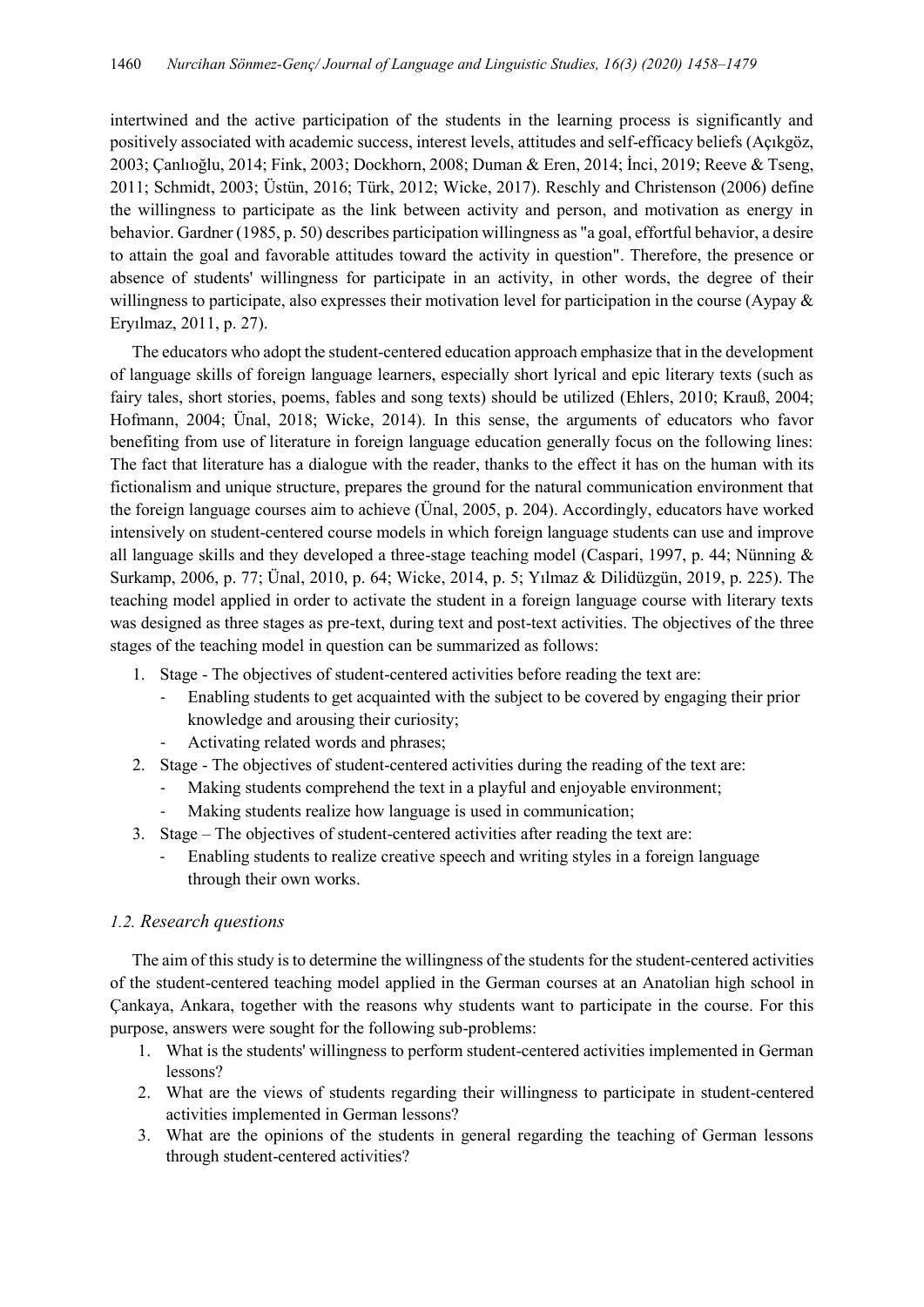# **2. Method**

In this study, where a mixed pattern was applied, quantitative data were obtained through student questionnaires and qualitative data were obtained through semi-structured course evaluation forms consisting of open-ended questions. The mixed research method adopted is defined as a research approach that integrates the two data sets and draws conclusions by using the advantages of integrating these two data sets in order to better understand the research problem and to examine the effect of student-centered activities on their willingness to participate in the course (Knorr & Schramm, 2016, p. 92).

Within the scope of the study, the "Frog Prince" ("Froschkönig" in German) fairy tale text of the Brothers Grimm was selected and 15 student-centered activities were developed based on the threestage literature teaching model used in student-centered foreign language teaching. Student-centered activities developed according to the stages of the model in question are shown in Table 1 below.

| Teaching phase | Name of the activity                               | Content of the activity                                                                                                                             |
|----------------|----------------------------------------------------|-----------------------------------------------------------------------------------------------------------------------------------------------------|
| Before reading | 1. Puzzle                                          | Students work in pairs on puzzles consisting of images<br>of fairy tales to be taught.                                                              |
|                | 2. Matching Concepts                               | Students match the pictures hanging on the board and<br>the cards containing the key concepts.                                                      |
|                | 3. Analyzing the Title                             | Students produce ideas about the fairy tale title hanging<br>on the board.                                                                          |
| During reading | 4. Listening (I)                                   | Students try to understand the subject of the tale in<br>general by listening to the beginning of the tale,                                         |
|                | 5. Listening (II)                                  | Students try to find answers to the questions "Who?",<br>"Where?", "When?", "What is going on?" by listening<br>to the beginning of the tale again. |
|                | 6. Listening (III)                                 | Students listen to the entire tale and number the pictures<br>on the handouts in order.                                                             |
|                | 7. Image-Text Matching                             | Students match the parts of the text with the pictures<br>hanging on the board in the correct order.                                                |
|                | 8. Defining Words                                  | The students read the word descriptions on the handout<br>and write down the word described.                                                        |
|                | 9. Finding a Title                                 | Students try to find a title for the visuals of the fairy tale<br>on the handout.                                                                   |
|                | Making<br>fairy<br>10.<br>tale<br>characters speak | Students write short dialogues for the fairy-tale<br>character in the pictures on the handout.                                                      |
|                | 11. Thought Balloons                               | Students match the thought balloons that are mixed up<br>on the board with the fairy tale characters they belong<br>to.                             |
|                | 12. Crossword                                      | Students solve a crossword puzzle asking questions<br>about the fairy-tale.                                                                         |

**Table 1.** Student-centered activities implemented within the scope of the study.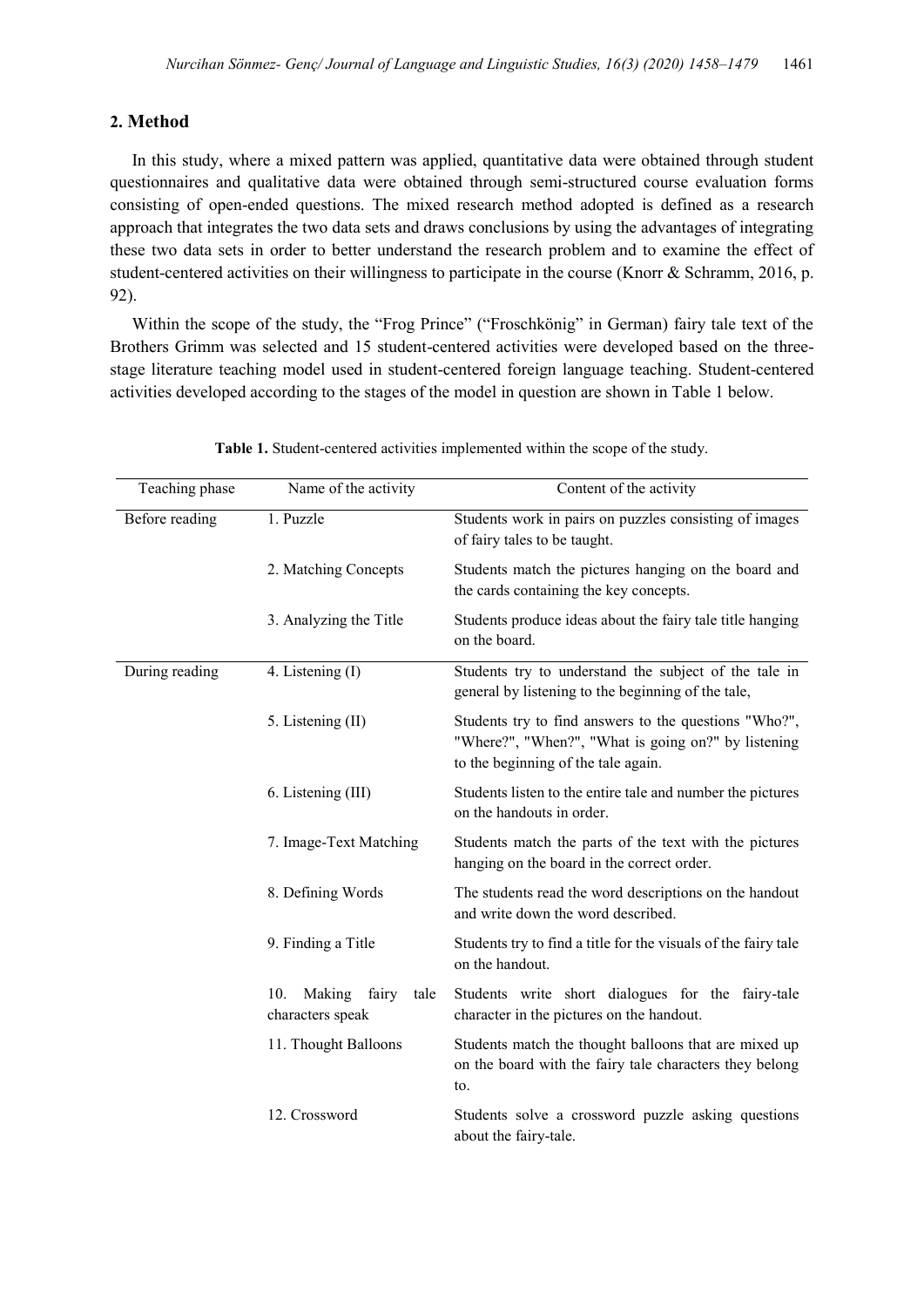| After reading | 13. Role Playing   | Students play role by reading role cards of fairy-tale<br>characters and using role masks.                                                                 |
|---------------|--------------------|------------------------------------------------------------------------------------------------------------------------------------------------------------|
|               | 14. Writing a Poem | Students write a poem using fairy-tale words and<br>expressions.                                                                                           |
|               | 15. Poetry Collage | The students prepare the collages of the poems they<br>created before with the colored pictures, fairy tale text,<br>colored pencils and cardboards given. |

The activities developed and the scales to be used in this context were applied to the 11th grade students of a secondary school in Çankaya, Ankara. Through a questionnaire, the students were asked to express their desire to perform the activities that were implemented in the relevant week after the course applications. In order to support the quantitative data obtained within the scope of the study with qualitative data and to reach the students' opinions which are not covered by the questionnaire, the students who completed the questionnaire were asked to fill out a course evaluation form in order for them to interpret their participation willingness they stated within the scope of the questionnaire application.

## *2.1. Participants*

The research sample selected by random method among the students who continue their 11th grade education and learn German as a second foreign language in a secondary school in Çankaya, Ankara in the spring term of the 2019-2020 academic year consists of 80% ( $n = 16$ ) female and 20% ( $n = 4$ ) male students. The average age of the students participating in the study is between 17-18 years old. The course practices applied were carried out within the scope of German lessons for four weeks and two hours a week with the participation of the students in the sample mentioned above.

Participation rates, gender and age information of students forming the sample are presented in Table 2.

| Course Application    | Variable                   |              | N  | $\frac{0}{0}$ |
|-----------------------|----------------------------|--------------|----|---------------|
|                       |                            | Female       | 16 | 80            |
|                       | Gender                     | Male         | 4  | 20            |
| 1. Course Application |                            | <b>Total</b> | 20 | <b>100</b>    |
|                       |                            | 17           | 19 | 95            |
|                       | Age                        | 18           | 1  | 5             |
|                       |                            | <b>Total</b> | 20 | <b>100</b>    |
|                       |                            | Female       | 13 | 86,67         |
| 2. Course Application | Gender                     | Male         | 2  | 13,33         |
|                       |                            | <b>Total</b> | 15 | <b>100</b>    |
|                       | 14<br>17<br>18<br>1<br>Age | 93,33        |    |               |
|                       |                            |              |    | 6,67          |
|                       |                            | <b>Total</b> | 15 | <b>100</b>    |
|                       |                            | Female       | 12 | 80            |
|                       | Gender                     | Male         | 3  | 20            |
| 3. Course Application |                            | <b>Total</b> | 15 | <b>100</b>    |
|                       | Age                        | 17           | 14 | 93,33         |
|                       |                            | 18           | 1  | 6,67          |

**Table 2.** Demographic Information of the Participants.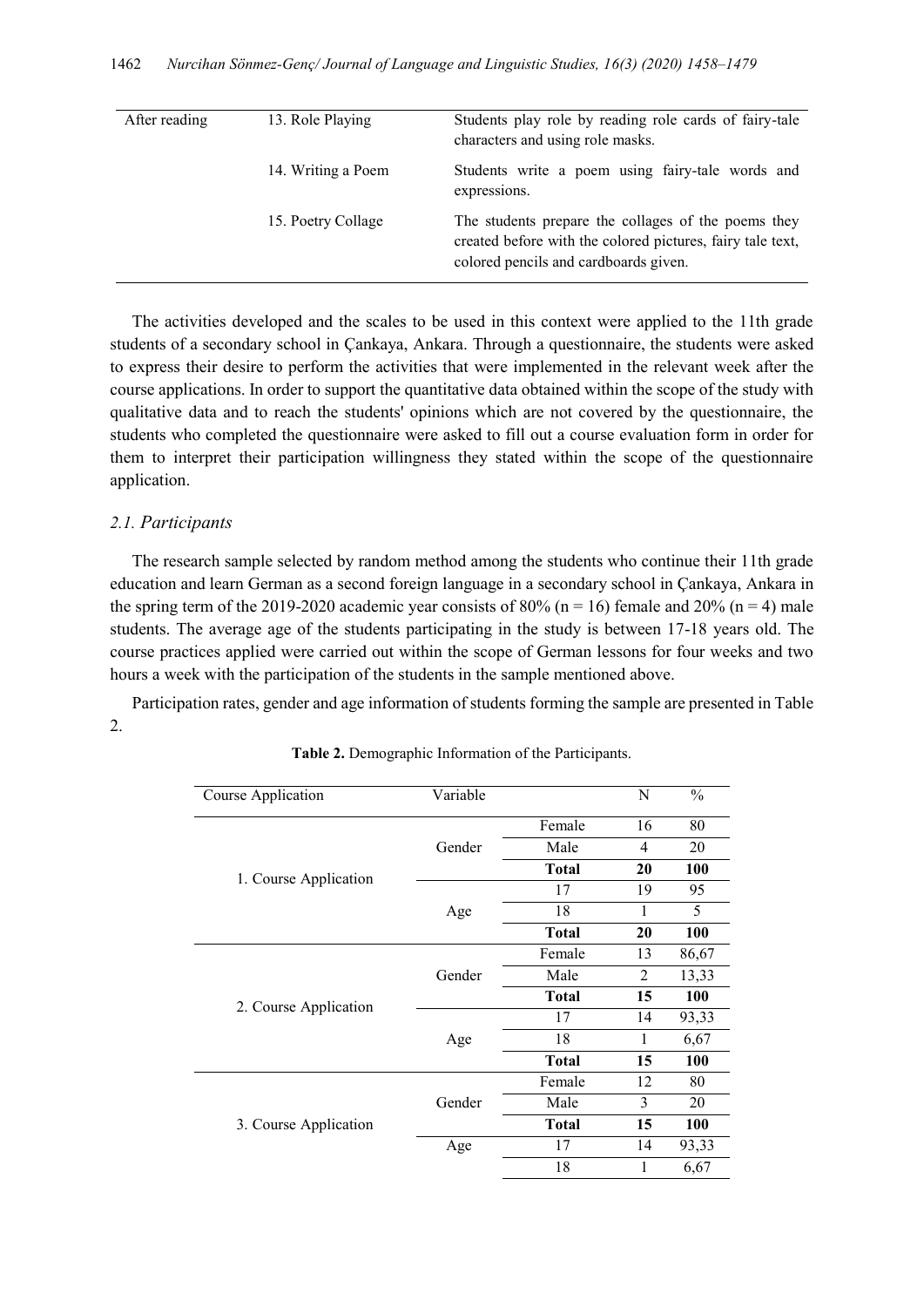|                       |        | <b>Total</b> | 15 | 100   |
|-----------------------|--------|--------------|----|-------|
|                       |        | Female       | 8  | 72,73 |
|                       | Gender | Male         | 3  | 27,27 |
| 4. Course Application |        | <b>Total</b> | 11 | 100   |
|                       |        | 17           | 10 | 93,33 |
|                       | Age    | 18           |    | 6,67  |
|                       |        | <b>Total</b> | 11 | 100   |

As seen in Table 2, 20 students participated in the first course application, 16 of whom were female and 4 were male. 15 students belonging to the sample of 20 participated in the second course application, 13 of whom were female and 2 were male15 students participated in the third course application, 12 of whom were female and 3 were male. A total of 11 students participated in the fourth course application, 8 of whom were female and 3 were male.

#### *2.2. Instrument(s)*

In the study, a questionnaire was used to determine the effect of the student-centered activities on the students' participation willingness and a course evaluation form was used to determine the opinions and views of the students about the applied activities. The Questionnaire and Evaluation Form were developed by the researcher with the support of a faculty member specialized in research methods in foreign language education.

The questionnaire, which aims to identify the high school students' wishes to fulfill 15 studentcentered activities implemented within the German lesson, has been prepared in two parts. In the first part of the questionnaire, information is provided to obtain data on students' socio-demographic characteristics (i.e. age, gender, class and section). The second part of the questionnaire consists of 15 items with a seven-point Likert-type answer scale. After reading the statement describing the activity applied within the scope of the course, the students were asked to mark the most appropriate one in answer categories ranging from "none" to "very high". In the scoring of the items, "none" gets 1 and "very high" gets 7 points; the high score indicates that the willingness to fulfill that activity is higher. In addition, after marking the request for participation, the students were asked to explain the reason for the marking in one or two sentences. In addition, students who completed the questionnaire were asked to fill out a semi-structured course evaluation form consisting of open-ended questions. The course evaluation form includes 8 open-ended questions (e.g. "What did I do in the course this week?"; "What did I learn in the course this week?"; "What advice do I have for this week's course?"). The average time for students to complete the questionnaire and course evaluation form was 20 minutes.

#### *2.3. Data collection and analysis*

The student-centered activities developed within the scope of the study were implemented by a faculty member for a total of eight hours for four weeks and two hours a week, on students attending 11th grade education of a secondary school in Çankaya, Ankara. After the mentioned course applications were carried out, the students were asked to state their willingness to perform the activities implemented in the relevant week through a questionnaire and to express their thoughts and opinions about each activity and education by completing a course evaluation form. The questionnaires and course evaluation forms filled by the students were transferred to Microsoft Word and Excel programs as raw data without any elimination in order to perform computer-aided data analysis. MAXQDA-data analysis software (Version 20.0.7) was used for the analysis of qualitative data obtained from the course evaluation forms,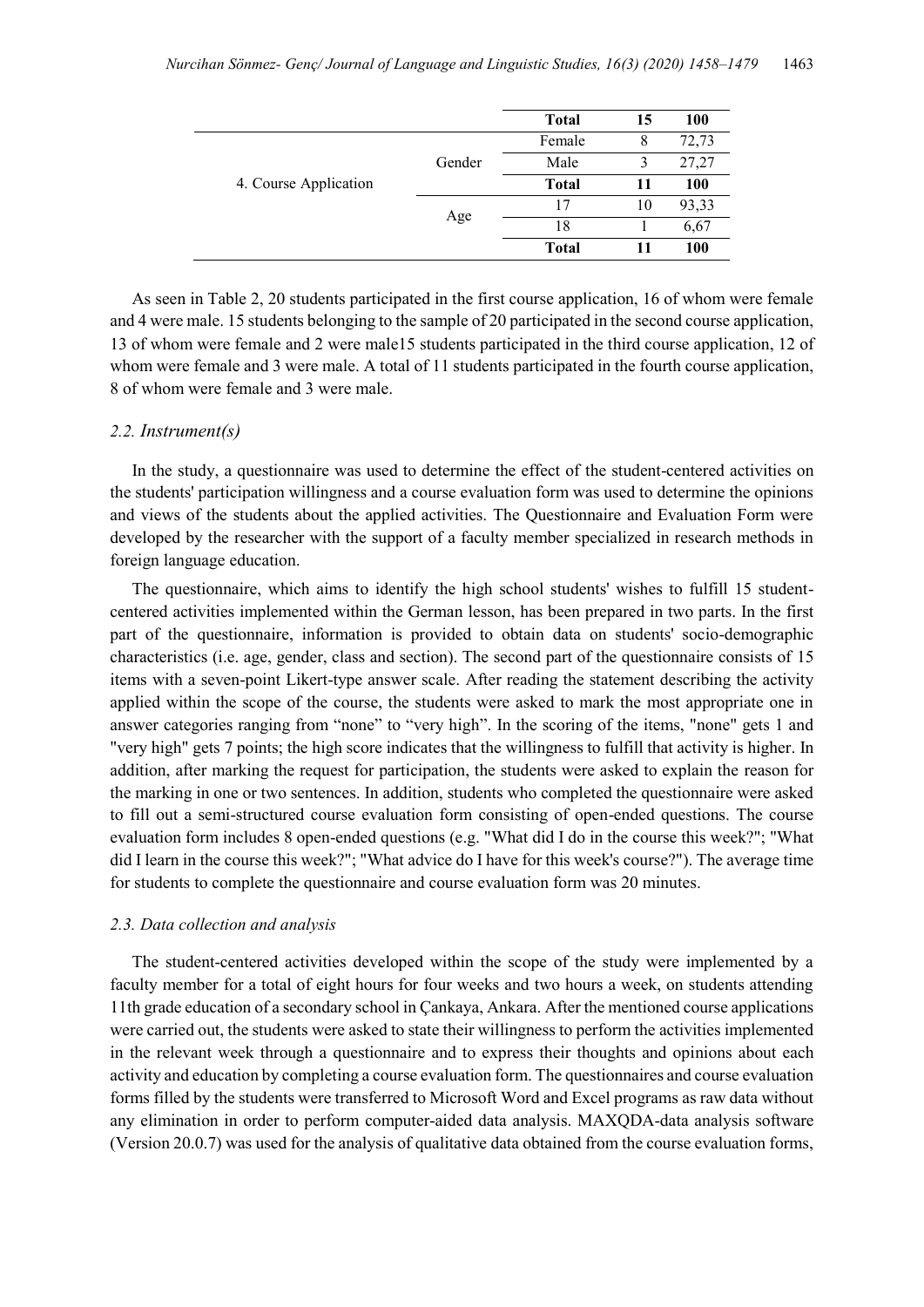and MAXQDA Stats-statistics module belonging to the MAXQDA-data analysis software was used for the analysis of quantitative data obtained from surveys and text studies.

Quantitative data obtained from the questionnaires applied to determine the effect of student-centered activities on students' willingness to participate were analyzed with MAXQDA Stats - Statistics Program and arithmetic means and standard deviations of the data were calculated. In addition, Cronbach's alpha reliability coefficient of the scale was found to calculate the reliability of the survey used and this coefficient was interpreted according to the classification made by Baş (2005). Cronbach's alpha reliability coefficient of the scale used was found 0.73. This reliability coefficient showed that the scale used was quite reliable.

Inductive content analysis format was used to analyze the raw data in the course evaluation forms, and thematic codings were classified into certain categories and sub-categories. With the coding made, it was aimed to "reveal the underlying concepts of the data and the relationships between these concepts" (Yıldırım & Şimşek, 2005, p. 227). In this context, four analysis stages (coding data, finding themes, editing codes and themes, and identifying and interpreting the findings) were applied in the processing of qualitative research data (Burwitz-Melzer & Steiniger, 2016, p. 259; Güler, Halıcıoğlu & Taşgın, 2015, p. 331; Yıldırım & Şimşek, 2005, p. 228). Themes and sub-themes, selected and organized within the scope of the research, are presented in the conclusion section, with specific inferences that reflect frequency numbers and their meaning in the most appropriate way.

#### **3. Results**

The results obtained from the scales used to determine the willingness for participation and opinions of the high school students who learn German as a foreign language in context of the student-centered activities are presented below.

# *3.1. Students' Willingness to Perform Student-Centered Activities*

As a result of the statistical analysis of the data obtained from the student surveys in the study, the findings reflecting the students' willingness to perform student-centered activities are presented in Table 3.

|                |                              |    |               |      |                |                          | Likert                  |                |       |       |      |           |
|----------------|------------------------------|----|---------------|------|----------------|--------------------------|-------------------------|----------------|-------|-------|------|-----------|
| N.             | <b>Activities</b>            | N  | $\frac{0}{0}$ |      | $\mathbf{2}$   | 3                        | $\overline{\mathbf{4}}$ | 5              | 6     | 7     | M    | <b>SD</b> |
| $\mathbf{I}$   | Making fairy tale characters | 15 |               |      |                | 2                        |                         | 3              |       | 8     |      |           |
|                | speak                        |    | $\frac{0}{0}$ | -    | 6,67           | 13,33                    | ۰                       | 20,00          | 6,67  | 53,33 | 5,67 | 1,70      |
| 2              | Poetry collage               | 11 |               |      |                |                          | 2                       | 3              | 4     | 2     |      | 5,55 0,98 |
|                |                              |    | $\frac{0}{0}$ |      |                |                          | 18,18                   | 27,27          | 36,36 | 18,18 |      |           |
| 3              | <b>Matching Concepts</b>     | 17 |               |      |                |                          | 3                       | 5              | 3     | 5     |      | 5,41 1,37 |
|                |                              |    | $\frac{0}{0}$ | -    | 5,88           | $\overline{\phantom{a}}$ | 17,65                   | 29,41          | 17,65 | 29,41 |      |           |
| $\overline{4}$ | Matching parts of text with  | 15 |               |      |                |                          | 2                       | 5              |       | 5     |      | 5,27 1,52 |
|                | images                       |    | $\frac{0}{0}$ |      | 6,67           | 6,67                     | 13,33                   | 33,33          | 6,67  | 33,33 |      |           |
| $\overline{5}$ | Puzzle                       | 18 |               |      | $\mathfrak{D}$ |                          |                         | 4              |       | 3     |      | 1,72      |
|                |                              |    | $\frac{0}{0}$ | 5,56 | 11,11          | $\overline{\phantom{0}}$ | 5,56                    | 22,22          | 38,89 | 16,67 | 5,11 |           |
| 6              | Finding a Title              | 15 |               |      |                | 3                        |                         | $\overline{c}$ | 5     | 3     | 5,07 | 1,61      |

**Table 3.** Willingness to Perform Student-Centered Activities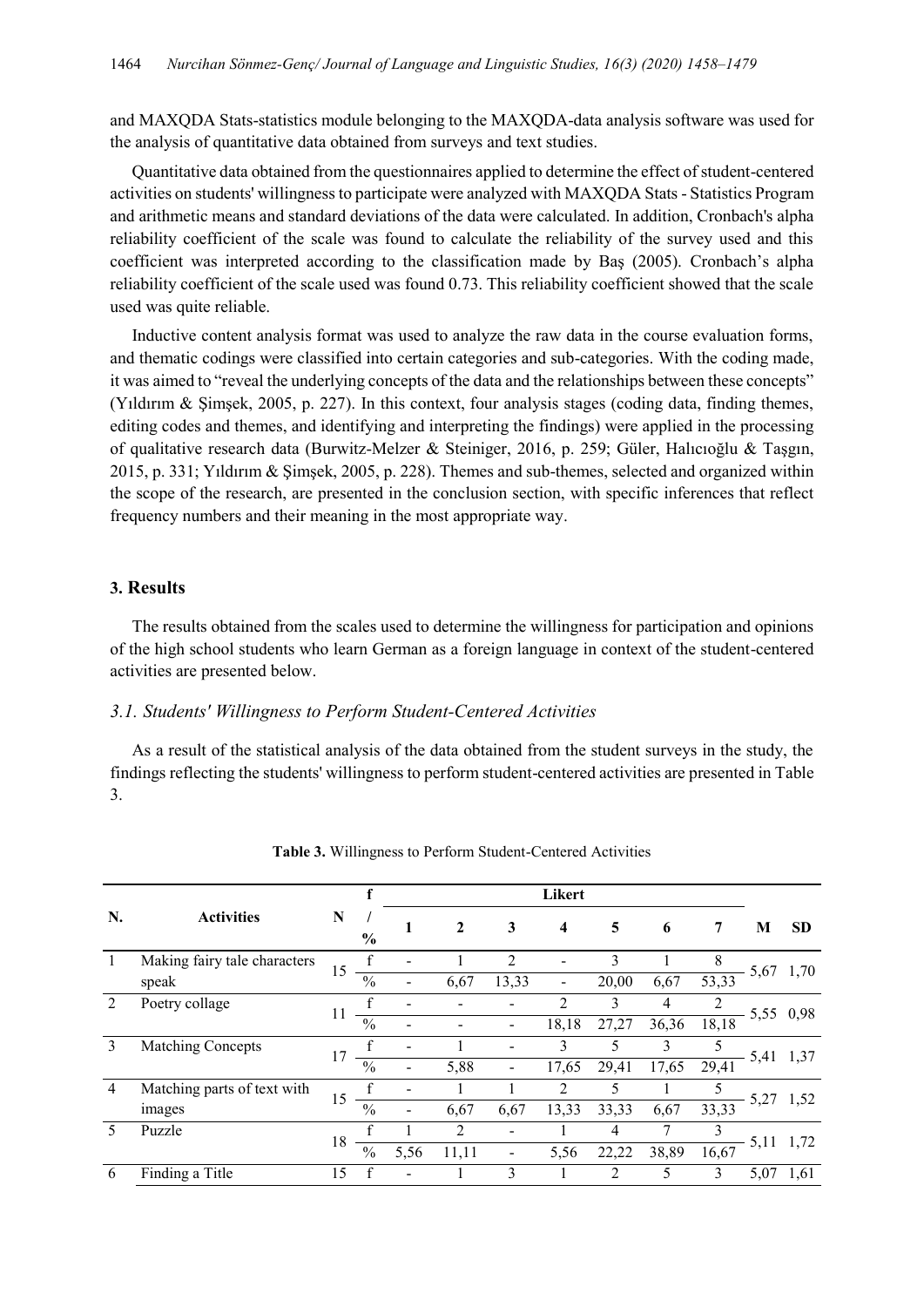|        |                         |        | $\frac{0}{0}$ |                              | 6,67  | 20,00          | 6,67                         | 13,33                    | 33,33                    | 20,00 |           |           |
|--------|-------------------------|--------|---------------|------------------------------|-------|----------------|------------------------------|--------------------------|--------------------------|-------|-----------|-----------|
| $\tau$ | Defining Words          |        | f             |                              |       |                |                              | 4                        | 3                        | 4     |           |           |
|        |                         | 15     | $\frac{0}{0}$ | 6,67                         | 6,67  | 6,67           | 6,67                         | 26,67                    | 20,00                    | 26,67 |           | 5,07 1,80 |
| 8      | Crossword               | 15     |               |                              |       |                | 2                            | 3                        | 3                        | 4     |           | 5,00 1,82 |
|        |                         |        | $\frac{0}{0}$ | 6,67                         | 6,67  | 6,67           | 13,33                        | 20,00                    | 20,00                    | 26,67 |           |           |
| 9      | <b>Thought Balloons</b> | 15     |               |                              |       |                | 4                            | 5                        |                          | 3     |           | 4,87 1,40 |
|        |                         |        | $\frac{0}{0}$ | -                            | 6,67  | 6,67           | 26,67                        | 33,33                    | 6,67                     | 20,00 |           |           |
| 10     | Role Playing            | 14     |               |                              | 2     | 2              |                              |                          | 6                        | 2     | 4,71 1,97 |           |
|        |                         |        | $\frac{0}{0}$ | 7,14                         | 14,29 | 14,29          | $\qquad \qquad \blacksquare$ | 7,14                     | 42,86                    | 14,29 |           |           |
| 11     | Writing a Poem          | 14     |               | 2                            |       | 2              | $\qquad \qquad \blacksquare$ | 2                        | 4                        | 3     |           | 4,64 2,12 |
|        |                         |        | $\frac{0}{0}$ | 14,29                        | 7,14  | 14,29          | $\overline{\phantom{0}}$     | 14,29                    | 28,57                    | 21,43 |           |           |
| 12     | Analyzing the Title     | 18     |               |                              |       | $\overline{4}$ | $\overline{4}$               | 3                        |                          | 5     | 4,50 1,83 |           |
|        |                         |        | $\frac{0}{0}$ | 5,56                         | 5,56  | 22,22          | 22,22                        | 16,67                    |                          | 27,78 |           |           |
| 13     | Listening (III)         | 15     |               |                              | 2     | $\overline{2}$ | 4                            | 4                        |                          |       |           | 4,40 1,49 |
|        |                         |        | $\frac{0}{0}$ | $\qquad \qquad \blacksquare$ | 13,33 | 13,33          | 26,67                        | 26,67                    | 6,67                     | 13,33 |           |           |
| 14     | Listening (II)          | 20     | f             | 3                            | 2     | 5              | $\overline{2}$               | 3                        |                          | 5     |           | 4,00 2,09 |
|        |                         |        | $\frac{0}{0}$ | 15,00                        | 10,00 | 25,00          | 10,00                        | 15,00                    | $\overline{\phantom{a}}$ | 25,00 |           |           |
| 15     | Listening $(I)$         |        | f             | 4                            | 3     | 5              | 3                            |                          |                          | 4     |           | 3,55 2,10 |
|        |                         | $20\,$ | $\frac{0}{0}$ | 20,00                        | 15,00 | 25,00          | 15,00                        | $\overline{\phantom{0}}$ | 5,00                     | 20,00 |           |           |

As shown in Table 3, the average values of the answers given by the students to the questionnaire are listed from top to bottom according to the highest and lowest average. Accordingly, it is seen that students show the highest participation willingness among the applied activities in "Making fairy tale characters speak (M: 5,67), "Poetry Collage" (M: 5,55), "Matching Concepts" (M: 5,41), "Puzzle" (M: 5,11) and "Finding the Title" (M: 5,07) activities where the visuals and materials are used effectively. It is understood that the lowest participation willingness among the 15 activities implemented by the students is shown in "Listening (III)" (M: 4,40), (II) (M: 4,00) and (I) (M: 3,55) activities of the German fairy tale text.

As a result, it is understood that the students showed the highest participation request among the 15 applied activities in the activity of "Making fairy-tale characters speak" with an average of M: 5.67.

# *3.2. Students' Views Regarding Their Willingness to Perform Student-Centered Activities*

The themes reached when the opinions about the students' willingness to perform student-centered activities implemented within the first phase of the three-stage teaching model are analyzed are given in Table 4.

| Main themes          | Sub-Themes                                | Opinion  | Freq.<br>(f) |
|----------------------|-------------------------------------------|----------|--------------|
|                      | It is a fun activity                      | Positive | 13           |
| 1. Puzzle            | Images are engaging                       | Positive | 5            |
|                      | It facilitates the teaching of vocabulary | Positive | 2            |
|                      | It requires motor skills                  | Positive |              |
| 2. Matching Concepts | It facilitates the teaching of vocabulary | Positive | 9            |

**Table 4.** Themes Reflecting the Opinions on the Activities of the Before Reading the Text-Stage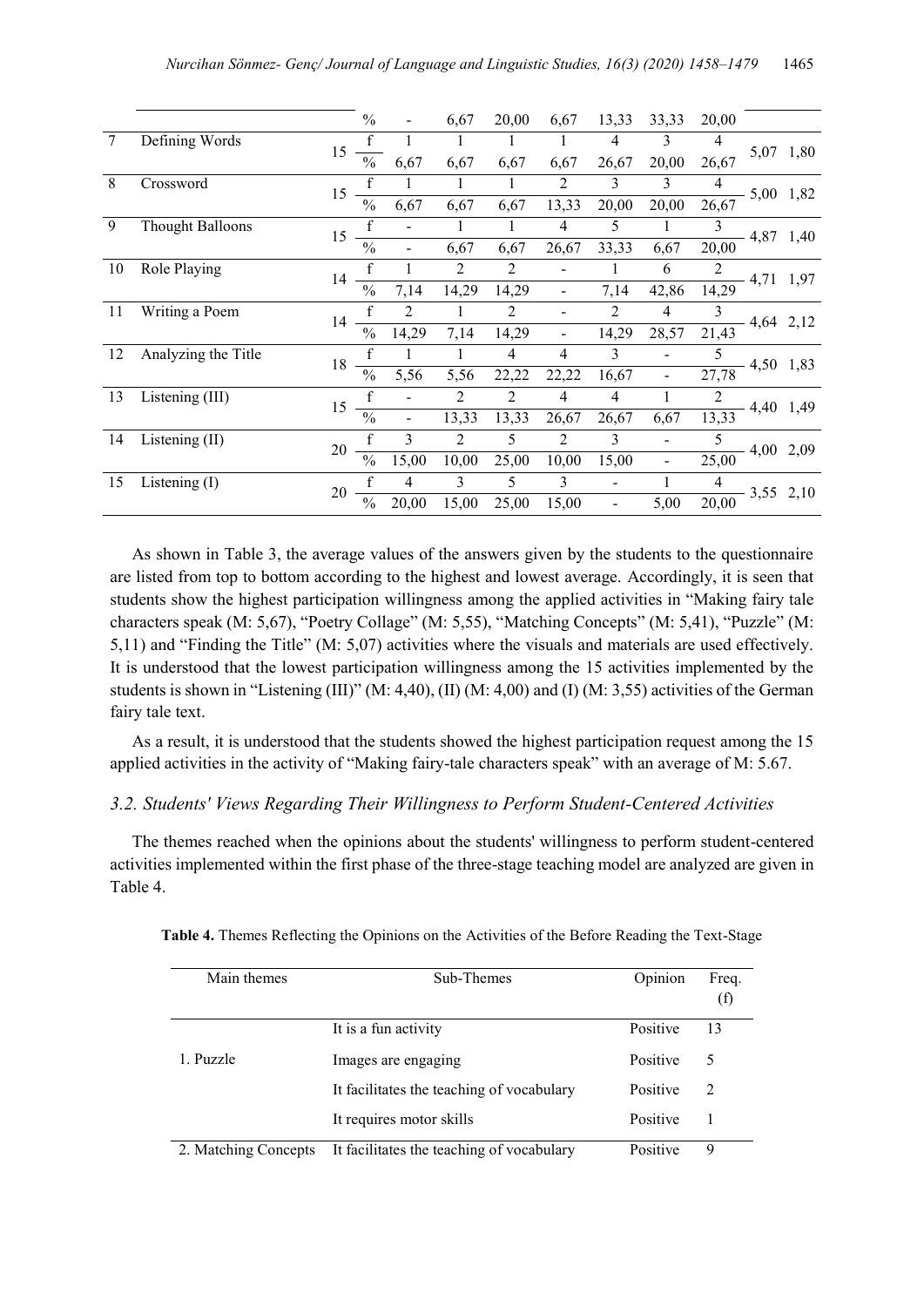|                        | It is a fun activity                                   | Positive | 8 |
|------------------------|--------------------------------------------------------|----------|---|
|                        | Images are engaging                                    | Positive | 5 |
|                        | It is compelling due to insufficient German            | Negative | 2 |
|                        | It is compelling due to insufficient German            | Negative | 6 |
| 3. Analyzing the title | It supports understanding the content of the<br>course | Positive | 5 |
|                        | It provides exchange of ideas                          | Positive | 4 |
|                        | It improves speaking skills                            | Positive | 4 |
|                        | It is not engaging                                     | Negative | 3 |

When Table 4 is analyzed, four positive sub-themes can be reached for students' willingness to realize the puzzle activity implemented within the first phase. The highest number of frequency among these sub-themes belongs to the theme that the students find puzzle activity enjoyable and express positive opinions about their willingness for participation. Student's sentences which were originally in Turkish were translated into English. An example statement showing that students' willingness for participation are positive due to the fact that the activity in question is fun is given below:

*I think it is an entertaining activity that increases participation. Interactive courses motivate me more. (Student 18)* 

Among the positive opinions about the willingness to realize the puzzle activity, it is also understood that the students find the fairy tale visuals used in this activity interesting and useful in learning new German words:

*First of all, I would like to state that the pictures are engaging and the harmony of the pictures is impressive. This will help the student be serious during an exercise. (Student 1)*

*Thanks to the puzzle and the visuals, everyone had fun and learned the words easily. (Student 7)*

A student expresses a positive opinion since the puzzle activity is carried out with motor skills:

*I like to spend time doing handicrafts. (Student 8)*

When the opinions about the activity of matching the applied concepts after the completion of the puzzle activity were analyzed, three positive and one negative sub-themes were reached. It is seen that this activity, which aims to teach keywords of the text through visuals related to the subject of the text to be taught, is described as an entertaining and engaging activity that facilitates learning new words by students:

*The activity of sticking the concepts to the appropriate places was the part I liked the most. It is because we are learning new words and seeing them in pictures and we can easily put them into our minds. (Student 1)*

*I was focused while doing it because it attracted my attention more than the other activities. (Student 4)*

Some students state that they do not have sufficient knowledge of German in order to complete the concept-matching activity and therefore they have difficulty in doing this activity. It is understood that the students expressed negative opinions about their willingness to do the activity as they had difficulty in completing the activity:

*It is because I didn't know all the words and I had some difficulty. (Student 16) It was a bit difficult to focus on words. It was hard for me. (Student 9)*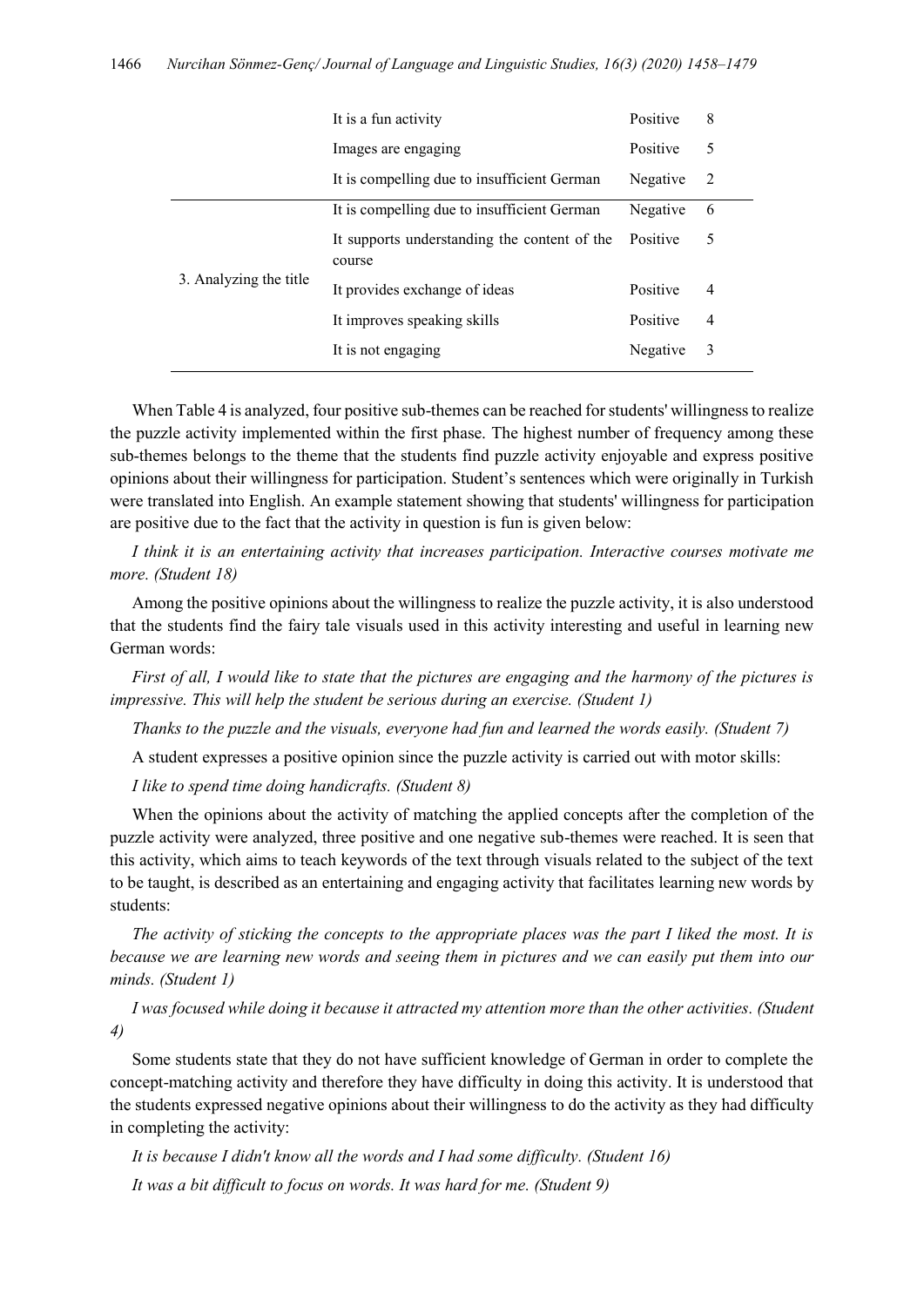Three positive and two negative sub-themes were reached when examining the opinions about the title analyzing activity applied lastly within the scope of the teaching stage before reading the text. The highest number of frequency for the activity, which aims to get the students to make predictions about the fairy tale by speaking German over the title hanging on the board, belongs to a negative sub-theme. It is understood that this activity is hard for the students in terms of language and their willingness for participation is negatively affected:

#### *As our knowledge of German is weak, we did not attend the classes that much. (Student 17)*

On the other hand, it is understood that some students have a positive opinion about their willingness to perform the title analyzing activity, and thanks to this activity, they can understand the text taught in the course, they find exchanging ideas beneficial within the scope of the activity, and they think it is positive for the development of speaking skill on the topic:

*I think that making predictions about the fairy tale and then checking whether these predictions are correct according to the text help us better understand the text. (Student 18)*

*It generates new and different ideas and allows us to exchange ideas in a chat mood. (Student 19)*

In the second stage, nine student-centered activities were implemented in order to carry out a playful and enjoyable environment within the scope of examinations to understand the text. The themes that reflect the views of these nine student-centered activities on students' willingness to participate in the course are given in Table 5.

| Main themes         | Sub-themes                                                                                   | Opinion  | Freq.          |
|---------------------|----------------------------------------------------------------------------------------------|----------|----------------|
|                     |                                                                                              |          | (f)            |
|                     | It is compelling due to insufficient German                                                  | Negative | 18             |
|                     | It helps learning German                                                                     | Positive | 3              |
| 4. Listening (I)    | It uses the previously learned words                                                         | Positive | $\overline{2}$ |
|                     | It is understandable by guessing                                                             | Positive | 1              |
|                     | It is better understood after listening to the<br>voice recording for the second time        | Positive | 10             |
| 5. Listening (II)   | It is compelling due to insufficient German                                                  | Negative | 6              |
|                     | It helps learning German                                                                     | Positive | 3              |
|                     | It is better understood after listening to the<br>voice recording for the third time         | Positive | 6              |
|                     | visual<br>The<br>materials<br>used<br>support<br>understanding the text that is listened to. | Positive | 6              |
| 6. Listening (III)  | It is compelling due to insufficient German                                                  | Negative | 2              |
|                     | It improves word pronunciation                                                               | Positive | 1              |
|                     | It is not engaging                                                                           | Negative | 1              |
| 7. Matching parts   | visual<br>The<br>materials<br>used<br>support<br>understanding the text that is listened to  | Positive | 6              |
| of text with images | It is engaging                                                                               | Positive | 5              |

**Table 5.** Themes Reflecting the Views on the Activities of the Text Reading Stage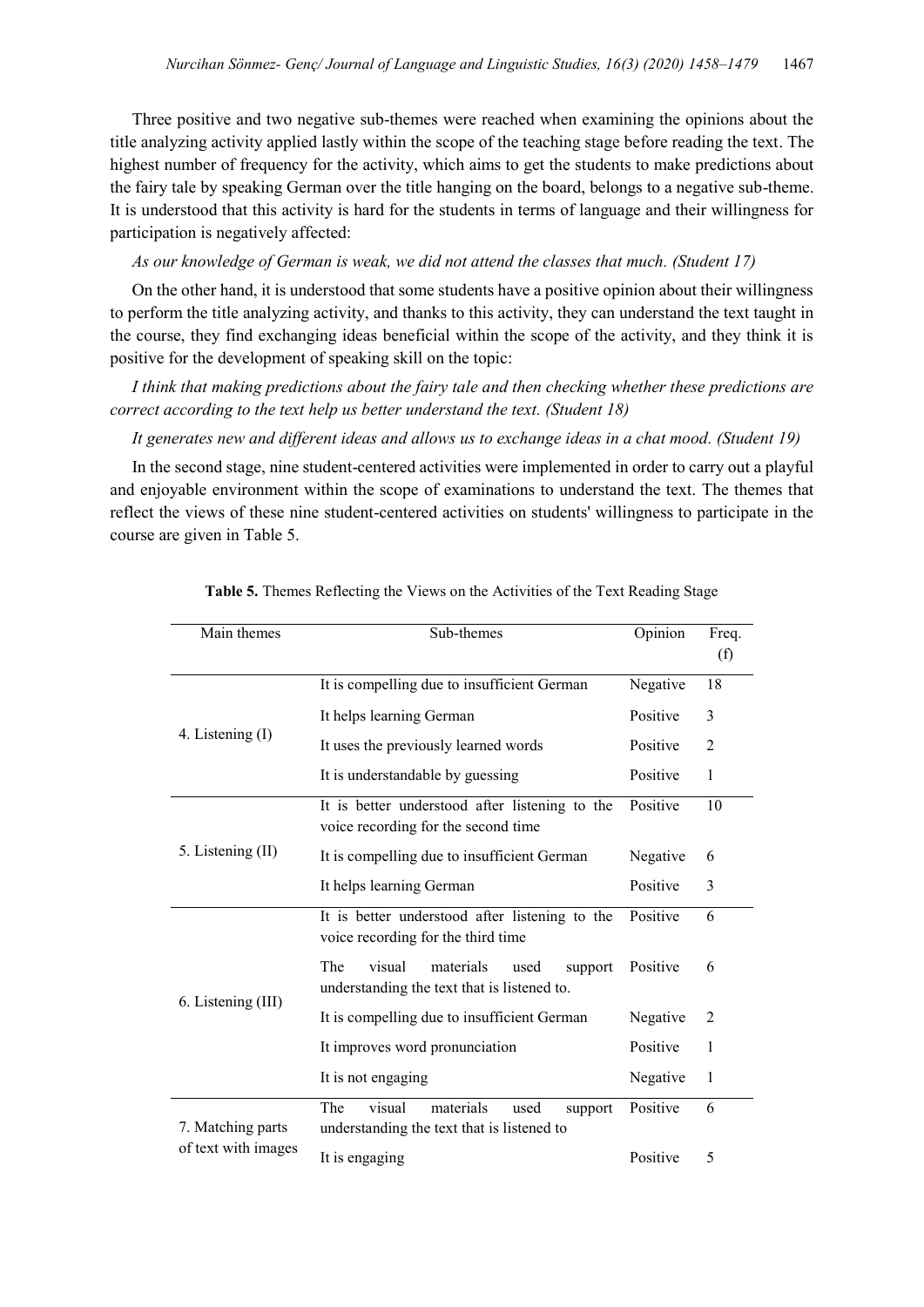|                                     | It teaches new words by guessing                                 | Positive | 4              |
|-------------------------------------|------------------------------------------------------------------|----------|----------------|
|                                     | Prior knowledge is sufficient to complete the<br>activity        | Positive | 1              |
|                                     | It is compelling due to insufficient German                      | Negative | 1              |
|                                     | It supports vocabulary teaching                                  | Positive | 11             |
|                                     | It is compelling due to insufficient German                      | Negative | $\overline{2}$ |
| 8. Defining words                   | It is a fun activity                                             | Positive | $\mathbf{1}$   |
|                                     | It makes the text to be read easier to understand                | Positive | 1              |
|                                     | It includes a puzzle                                             | Positive | $\mathbf{1}$   |
|                                     | It encourages creativity                                         | Positive | 10             |
| 9. Finding a Title                  | It is useful for teaching words and sentences                    | Positive | 5              |
|                                     | It is compelling due to insufficient German                      | Negative | 3              |
|                                     | It is a fun activity                                             | Positive | 8              |
| 10. Making fairy<br>tale characters | It supports the understanding of the text taught                 | Positive | 6              |
|                                     | It encourages creativity                                         | Positive | 4              |
| speak                               | It is compelling due to insufficient German                      | Negative | 3              |
|                                     | It is carried out as a pair work                                 | Positive | $\overline{2}$ |
|                                     | The<br>visual<br>materials<br>used<br>support<br>understanding   | Positive | 5              |
|                                     | It is a fun activity                                             | Positive | 5              |
| 11. Thought<br><b>Balloons</b>      | It helps learning German                                         | Positive | 3              |
|                                     | Written<br>expressions<br>simple<br>and<br>are<br>understandable | Positive | 2              |
|                                     | It is compelling due to insufficient German                      | Negative | 1              |
|                                     | It is a fun activity                                             | Positive | 8              |
|                                     | It supports vocabulary teaching                                  | Positive | 6              |
| 12. Crossword                       | It is engaging                                                   | Positive | 3              |
|                                     | It is compelling due to insufficient German                      | Negative | $\overline{2}$ |
|                                     | It is not used frequently in courses                             | Positive | 1              |

When the opinions about the willingness to perform the first listening activity applied within the second stage of the teaching application were examined, one negative and three positive sub-themes were reached. According to this, the majority of the students stated that they had a hard time understanding the recording of the fairy tale text that is to be read, and that their willingness for participation was negatively affected:

*With the restlessness and anxiety of not understanding the first time I listened to the recording, I couldn't do anything and in the end, I didn't understand the recording. (Student 2)*

*When I first listened, I had a hard time understanding most of the words and not participating in such an activity before. So I didn't want to join. (Student 11)*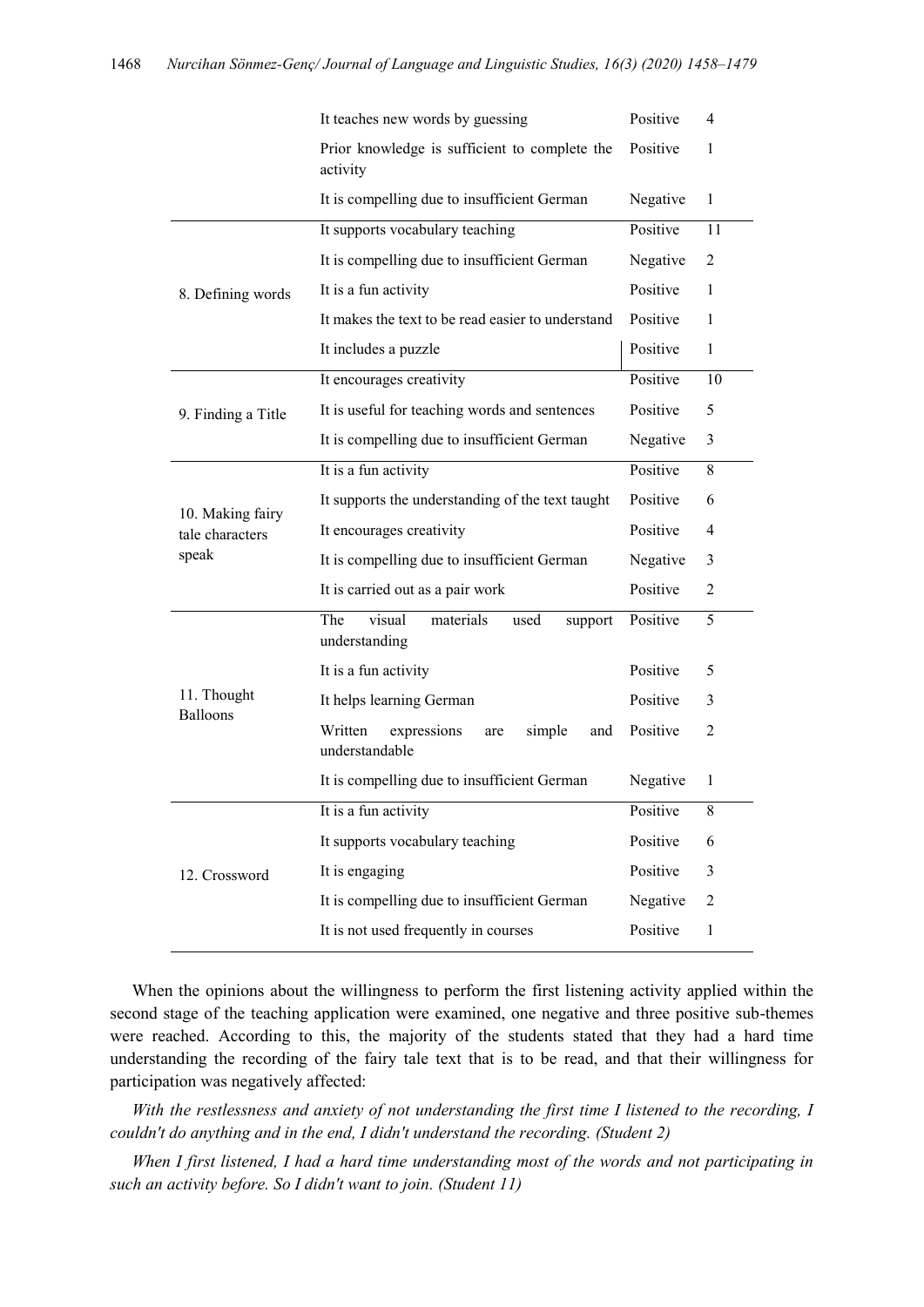Although there are primarily negative opinions about the first listening activity of the voice recording, some of the students also appear to have reported positive opinions about the activity in question. According to this, some students state that they find this activity generally useful and thanks to this activity they can better understand the meaning of the words they have learned before. In addition, it is seen that a student expresses a positive opinion since this activity can be resolved by making predictions. Below are some exemplary statements containing positive views on the first listening activity:

*It was useful to learn by hearing the words I saw. (Student 19)*

*Listening increased my interest in the course. It was useful even if I had trouble understanding. (Student 7)*

# *I think that listening to the beginning of a text and analyzing it helps us to understand the text better. (Student 18)*

When the opinions on the effectiveness of playing the recording for the second time are analyzed, two positive and one negative sub-themes are seen. First of all, it is seen that students understand the second listening activity better than the first listening activity and therefore they stated that their willingness to participate in the course increased:

# *When I listened a second time, I was able to perceive the words better. This increased my willingness to participate. (Student 8)*

In the second listening activity, as in the first listening activity, it is seen that some students have difficulty in understanding the recording and give negative opinions about their willingness to participate in the course:

*I had difficulty in being interested in the course because I could not fully understand the text. So I lost interest in the activity. (Student 1)*

Apart from this, it is observed that a few students think that the second listening activity is beneficial and express positive opinions:

#### *It helped me not only listen but also learn while listening. (Student 13)*

When the views on the third listening activity are examined, three positive and two negative subthemes are seen. It is understood that during the third listening activity, students do not have much difficulty compared to the first and second listening activities and they understand the listening text better through the visual materials used in the activity. Sample expressions reflecting the students' views on these positive themes are presented below:

*I understood because we listened for the third time and I felt that I was not having difficulty doing it. (Student 2)*

*I listened to the fairy tale for the third time, and as the pictures helped me follow the fairy tale, my participation willingness increased because I did the activity easily. (Student 14)*

When the negative student views on the third listening activity of the recording are analyzed, it is understood that some students have difficulty in doing the activity and do not find it engaging and thus their willingness for participation is also negative:

*I had trouble understanding the course of the tale because I didn't know the words. (Student 5)*

*It did not attract my attention in terms of participation. (Student 9)*

Apart from this, it is seen that some students think that the activity in question improves word pronunciation and they have a positive opinion about doing the activity:

*Because listening helped me to pronounce words as it makes the words recognizable. (Student 8)*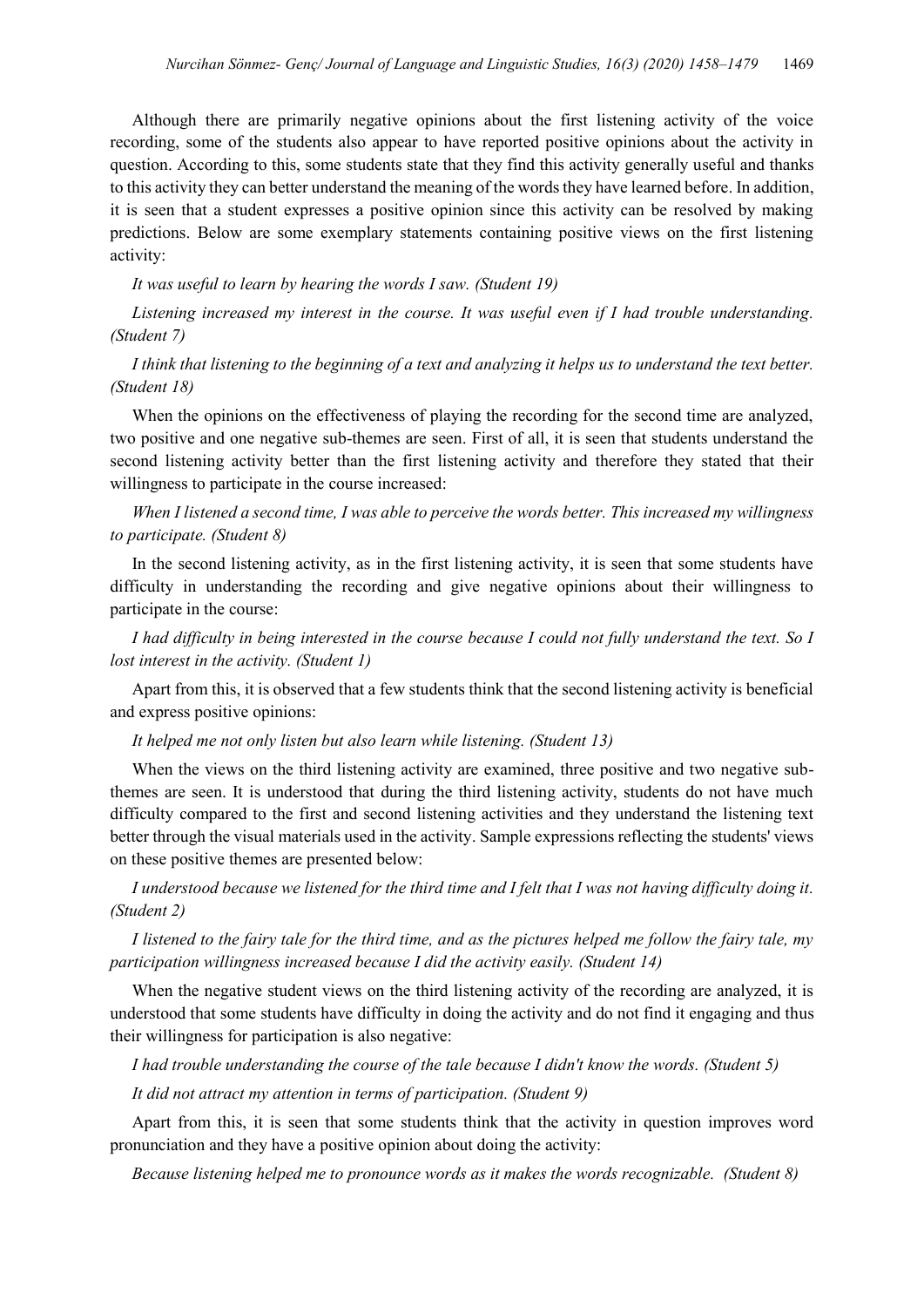After completing the listening activities, four positive and one negative sub-themes were reached when the views on the activity of matching the parts of the text with the pictures were examined. In this context, it is stated that the visual materials used primarily in the scope of this activity support the learning and therefore they have a positive effect on their willingness to do the activity:

*When I see them visually, the words are easier to remember. (Student 1)*

Linking German words with pictures made it easier for me to learn the word meanings. *(Student 8)*

It is also understood that the students find this activity enjoyable and the fact that it is carried out by using their prediction and prior knowledge positively affects their desire to perform the activity. Expressions about these positive sub-themes of the students are given below:

*It was quite enjoyable to do activities with pictures. It is easier to remember with pictures. (Student 15)*

*It allowed me to better understand the texts I read because it helps me learn by guessing a sentence I don't understand or a word I don't know the meaning of. (Student 11)*

*Thanks to this activity, we learned how much we understand what we read. Even knowing a few words helped match parts of text with pictures. (Student 7)*

It seems that a student found it difficult to match the text parts with the pictures, and therefore the willingness for participation was negatively affected:

*I was less willing to participate because this activity was a little difficult for me. (Student 13)*

When the students' opinions about word definition activity were examined, four positive and one negative sub-themes were identified. Accordingly, the students state that they found the activity in question useful in terms of vocabulary teaching and therefore they wanted to perform the activity:

*Instead of being given the meaning of a word in Turkish, trying to find out the definition of that word allows me to learn the meaning of that word better. (Student 11)*

When other positive opinions are examined, it is seen that the students find this activity enjoyable and the fact that it is carried out in the form of puzzles makes it easier to understand the text to be read, and that is why their participation willingness increased:

*As I learned the meaning of the words, I wanted to participate because I understood the texts. (Student 1)*

*It was fun and useful to translate the explanations of new words with learned meanings from German into Turkish. (Student 7)*

*It was nice to learn new words. This activity was a bit like a puzzle, so I liked it. (Student 13)*

The only negative sub-theme for this activity is that the activity in question is challenging some students in terms of language:

*I couldn't understand the words and the explanations. This made it very difficult. (Student 5)*

Two positive and one negative sub-themes were reached when the views on the title finding activity were examined. The students state that they worked creatively while performing this activity and found the activity useful for the teaching of words and sentences. Some statements containing the positive opinions expressed in this context are given below:

*While I find a title describing the pictures, I can make fun and creative things. I tried to make a fun and compatible title. (Student 14)*

*It was an activity that taught us how to form a sentence. (Student 4)*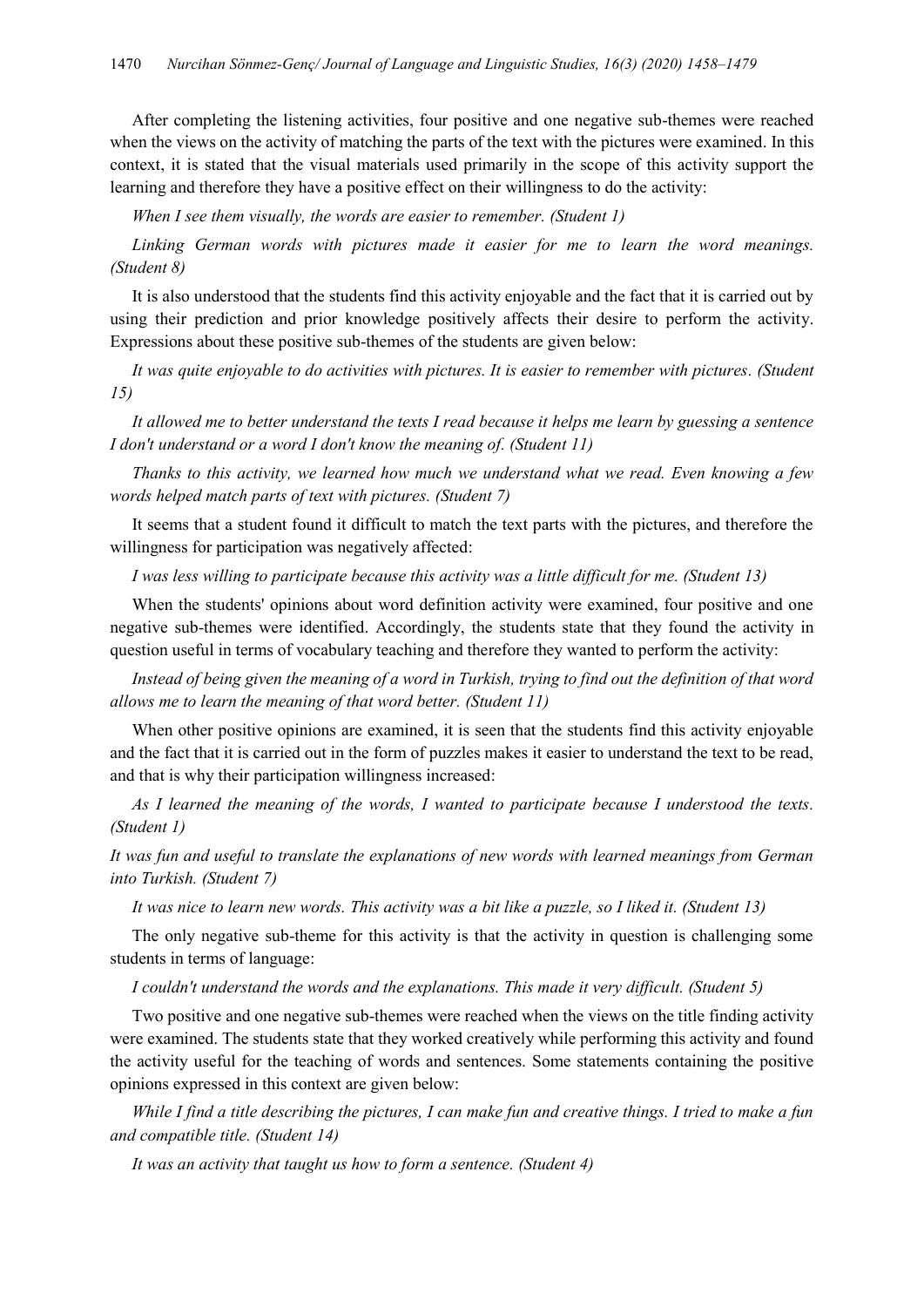#### *The activity reinforced the words we learned the meaning of. (Student 3)*

Apart from that, it is seen that the activity of finding a title challenged some students in terms of language and lead to negative opinions about their willingness for participation:

# *It was a little difficult to find a title because I know almost no words in German. But we completed the activity with the help of teachers. (Student 1)*

When the opinions about the effectiveness of the activity of making fairy tale characters speak after the title finding activity were examined, four positive and one negative sub-themes were found. When the positive sub-themes are examined, it is understood that the students consider the title finding activity as a fun activity and they think that they better understand the text taught in the course thanks to this activity. In addition, expressions about the creativity and working as groups of pairs are among the positive opinions of the students. Some expressions used by students in this context are given below:

*My desire to participate was more in this event since reading and matching the characters' thoughts was very instructive and fun in terms of completing the story. (Student 14)*

*The dialogues we wrote using our imagination enabled us to compare with different sentences compared to the classical memorization method. (Student 6)*

*I had so much fun doing it with my friend. (Student 5)*

However, several students explain that their knowledge of German is insufficient in writing dialogue for fairy-tale characters, and that is why their willingness to perform the activity is negatively affected:

*Since my grammar knowledge in German was not sufficient, I did not participate in the activity much. (Student 14)*

When the opinions about the willingness to do the thought balloons activity were examined, four positive and one negative sub-themes were reached. First of all, students state that the visual materials used in the activity of thought balloons were qualified to support learning German in general. Apart from this positive view, the students state that they find this activity enjoyable and that the expressions used in the balloons were easily understood by them, which positively affects their willingness to participate in the event. In this context, some expressions about the positive opinions of the students about doing the activity are given below:

*Visuality made sentences easier to remember. (Student 6)*

*I think it's useful to understand what's written and find out who says it because it makes me pay attention to pronouns and personal affixes. In this way, it allows me to learn what to use where and for whom. (Student 11)*

*I made it easily because the sentences in thought balloons are similar to our sentences. (Student 2)*

The only negative sub-theme reached in the examination of the opinions on the thought balloons activity is that the activity in question was hard for a student in terms of language:

*This activity was difficult for me and I did not want to participate. (Student 13)*

Within the scope of the second stage of the three-stage teaching model, when the opinions about the crossword puzzle activity were examined, four positive and one negative sub-themes were reached. When the positive opinions about performing the puzzle activity are examined, it is seen that the students find this activity enjoyable, interesting and useful in developing the German vocabulary. It is also understood that the puzzle activity is an unusual activity within the scope of high school courses, which increases the student's willingness to perform the activity. Some expressions about the students' willingness to do the puzzle activity are given below:

*I had fun doing this because I like solving puzzles. I think I learned words better. (Student 13)*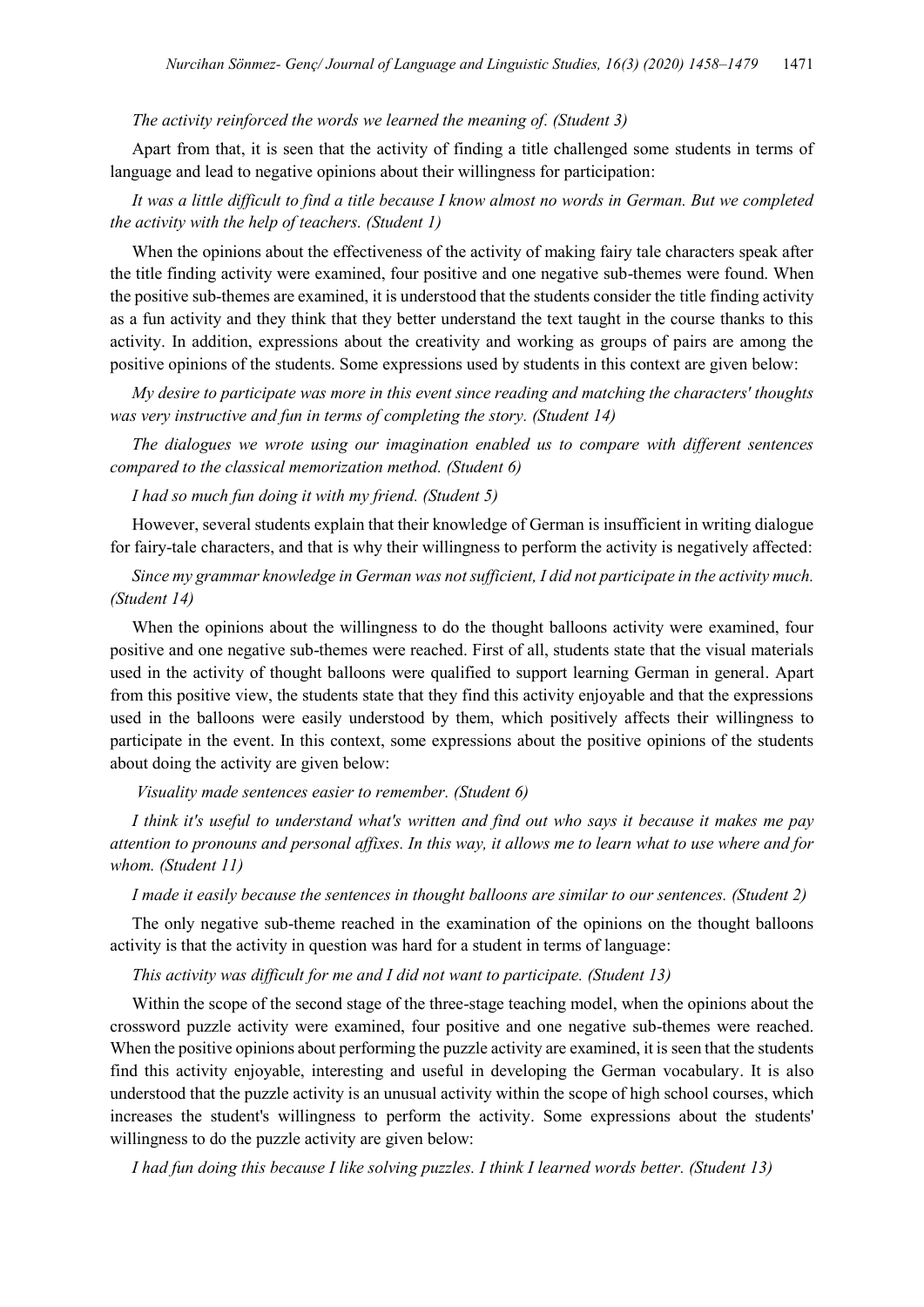*Finding the words with the help of the text and placing them correctly was mind-opening and entertaining. I participated and I think I was successful. (Student 3)*

*Solving puzzles helped me to get my attention and focus. (Student 10)*

*I like it because it's a different activity. (Student 7)*

At the same time, some students state that their willingness to perform puzzle activities is negative due to the insufficient knowledge of German:

*I am afraid to participate in the activity because my knowledge of German is not enough. (Student 8)*

Within the scope of the third phase of the teaching model applied, three student-centered activities were implemented in order to enable students to create creative writing styles from the fairy tale text discussed in the course. The themes reflecting the opinions of these three activities about the participation in the course are given in Table 6.

| Main themes        | Sub-themes                                          | Opinion  | Freq.<br>(f)   |
|--------------------|-----------------------------------------------------|----------|----------------|
|                    | It is a fun activity                                | Positive | 6              |
| 13. Role Playing   | It supports German speaking skills                  | Positive | 4              |
|                    | It encourages creativity                            | Positive | 3              |
|                    | It is compelling due to insufficient German         | Negative | 2              |
|                    | Our mistakes are ignored                            | Positive | 1              |
|                    | Role cards are used                                 | Positive | 1              |
|                    | It is a childlike activity                          | Negative | 1              |
|                    | It is an activity that was tried for the first time | Positive | 1              |
|                    | It is compelling due to insufficient German         | Negative | 8              |
| 14. Writing a Poem | It is a fun activity                                | Positive | 4              |
|                    | It increases self-confidence                        | Positive | 1              |
|                    | It is a fun activity                                | Positive | 9              |
|                    | It encourages creativity                            | Positive | 7              |
| 15. Poetry Collage | It facilitates the teaching of vocabulary           | Positive | 4              |
|                    | Motor skills are required                           | Positive | $\overline{2}$ |
|                    | It is a childlike activity                          | Negative | 2              |

**Table 6.** Themes Reflecting the Opinions on the Activities of After Reading the Text Stage

Six positive and two negative sub-themes were identified as a result of the analysis of the opinions of the role play activity implemented within the scope of the third phase regarding the students' participation willingness. When the positive opinions about the desires to realize the activity are examined, it is seen that the students find the activity in question primarily as entertaining, beneficial for the development of German speaking skills and encouraging for creative work. Example views on these themes are presented below: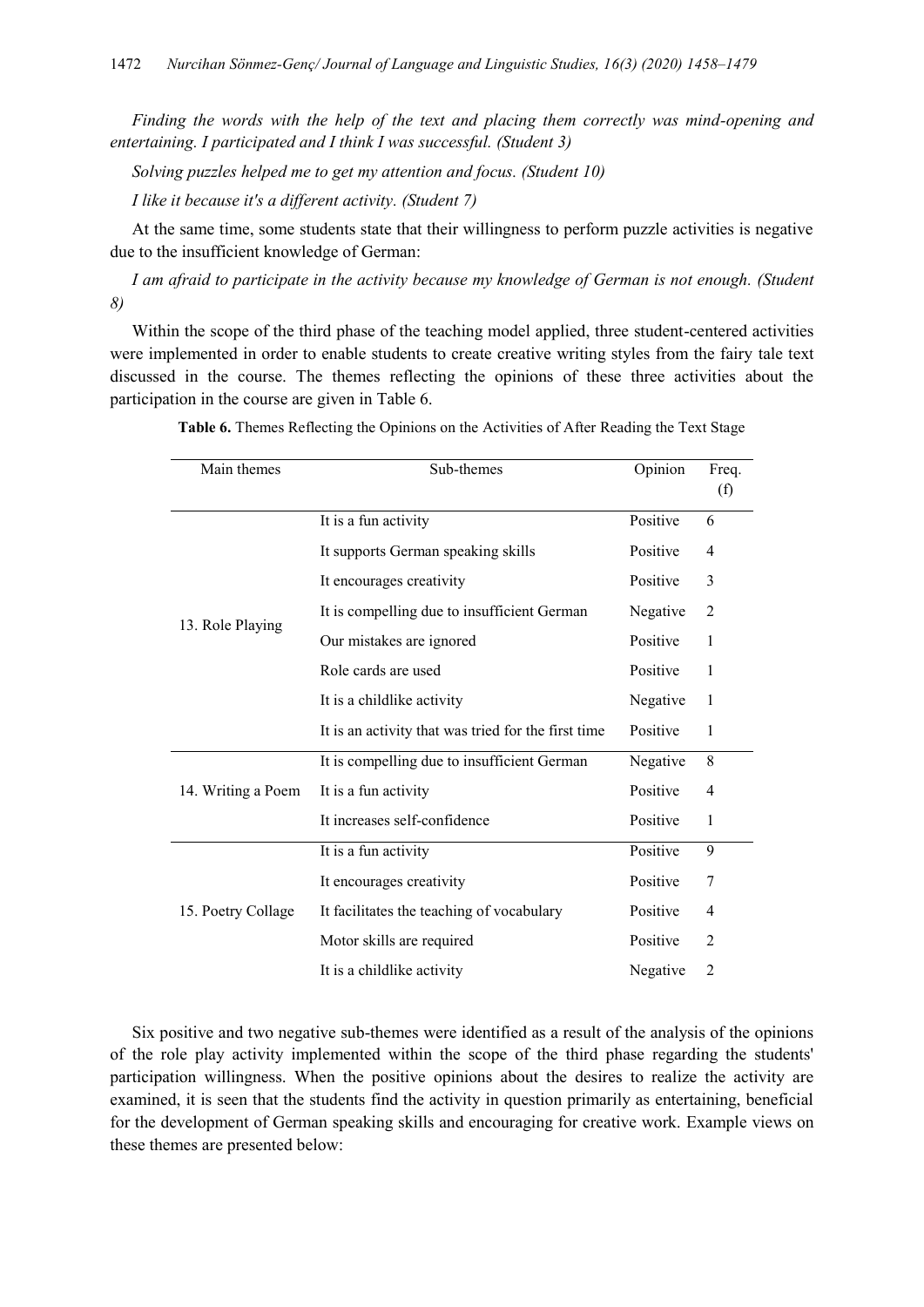*This was the most fun event of the day. Because we played improvisationally. Masks, on the other hand, added a different atmosphere to the activity. (Student 12)*

*It was fun for us to create a script and play it. I think it improves my speaking skills because we improvise. Masks made it even more fun. (Student 13)*

Apart from this, some students state that the speech mistakes they make within the scope of the role play activity are not corrected and that the role play is carried out with pre-prepared role cards positively affects their participation willingness:

*It was a fun activity. We played and tried to talk, regardless of how we formed sentences. (Student 10)*

*The use of role cards was good for class participation. (Student 4)*

Another student says that s/he participated in a role play event for the first time and that they were not very successful as a group, but that her willingness to participate was positively affected:

*Role playing was an original idea. I've never done this before. I had a desire to participate, but our first attempt was not very successful. (Student 2)*

When the negative opinions about the willingness to do the activity are analyzed, it is understood that some students have difficulties in terms of language and wearing masks during the role play activity. Some statements about these two negative sub-themes are given below as an example:

*We don't have the ability to establish a dialogue, so we had a hard time when we were asked to create a dialogue. (Student 8)*

*I don't like wearing a mask. I think we passed that age. (Student 1)*

When the opinions about the poetry writing activity applied after the role play activity were examined, two positive and one negative sub-themes were reached. First of all, it is seen that the activity of poetry writing in these themes challenges students in terms of language and therefore their views on doing the activity are negative:

*I did not enjoy this activity because having hard time in some places reduced my willingness to participate. (Student 15)*

However, some students state that it is difficult to write poetry but they still find this activity enjoyable and their self-confidence increases when they complete the activity:

*Writing the poem in German was difficult, but it helped to translate it into Turkish and translate it with a dictionary. It was entertaining and instructive. (Student 2)*

*It was a creative activity and being able to create sentences increased my self-confidence. (Student 1)*

Finally, when the student views on the poetry collage activity are examined, four positive and one negative sub-themes were reached. When the positive opinions about the willingness to make a collage of poetry are examined, it is seen that the students find the activity in question primarily entertaining, encouraging for creative work and beneficial in learning German words. Example expressions related to these sub-themes can be seen below:

*That was so fun. While cutting with scissors, I was able to find the words directly from the other texts because I had memorized the spelling of the words. (Student 3)*

*I enjoyed it because the collage was a creative activity. (Student 7)*

*I think it's a good activity. In this way, I can learn German words more quickly and do good work using our imagination. (Student 8)*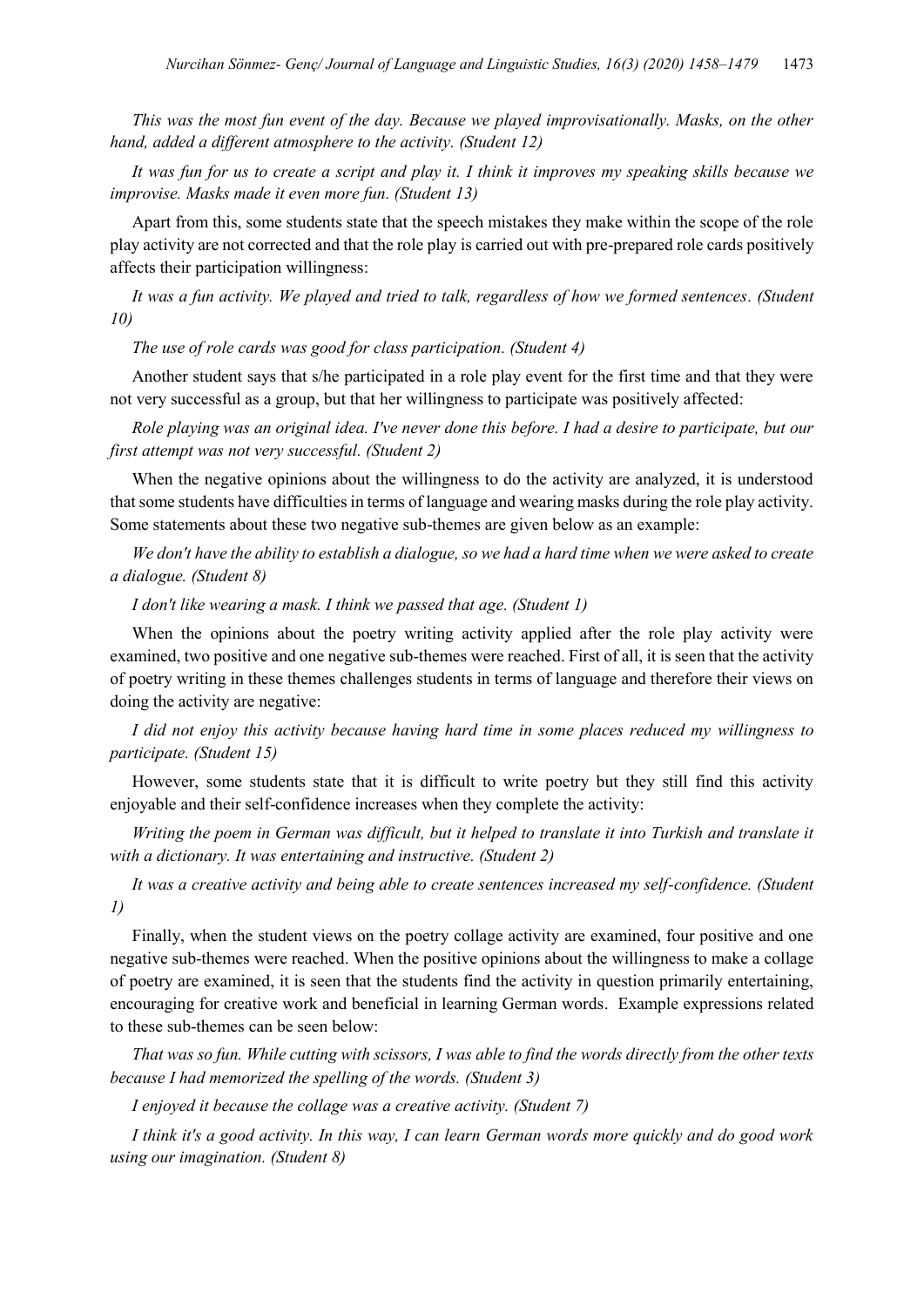When the negative opinions about the willingness to perform the poetry collage activity are examined, it is stated that some students find this activity childish and therefore their participation willingness is negatively affected:

*Frankly, I didn't want to participate because this activity was bit childish. (Student 6)*

#### *3.3. Students' recommendations for German Courses with Student-centered Activities:*

Through the course evaluation forms applied in the study, the students made suggestions for German course practices carried out in general with student-centered activities. Students' suggestions for studentcentered German courses at high school level are presented in Table 7:

| Recommendations for course<br>practices: | Continuation of classes with student-centered<br>activities                               | -14 |
|------------------------------------------|-------------------------------------------------------------------------------------------|-----|
|                                          | Use of Turkish translations                                                               | 4   |
|                                          | Use of more visual materials                                                              | 4   |
|                                          | Courses conducted in a simpler German                                                     | 3   |
|                                          | Competition-style activities                                                              | 3   |
|                                          | Use of simpler voice recordings                                                           | 1   |
|                                          | Informing teachers of other branches about the<br>benefits of student-centered activities |     |

**Table 7.** Students' recommendations for course practices

According to the recommendations of the research for the course practices reflected in Table 7, it is seen that the students find it helpful to integrate the German courses with student-centered activities and they recommend that German courses be continued with these types of activities. Some of the recommendations that students state in this context are as follows:

*Keep up the good work. It is really useful. The words were engraved in my memory even though I didn't repeat them at home. (Student 1)*

*Such fun and encouraging things should continue to be done. (Student 13)*

*I think my German will improve if it continues like this. (Student 12)*

Some expressions are given below, emphasizing the need to include Turkish translations more frequently in such practices carried out in German courses, and that teachers should use voice recordings in a simpler and more understandable way:

*I recommend speaking Turkish rather than speaking German all the time. (Student 2)*

*I suggest it to be explained at a lower level because the overall level of the class is not very high. (Student 3)*

*The voice recording could have been at a lower level because I didn't understand most words. (Student 10)*

In addition, some students recommend using visual materials in German courses and recommend increasing the use of such materials:

*It should continue to be taught visually because I think it's more effective and permanent. (Student 18)*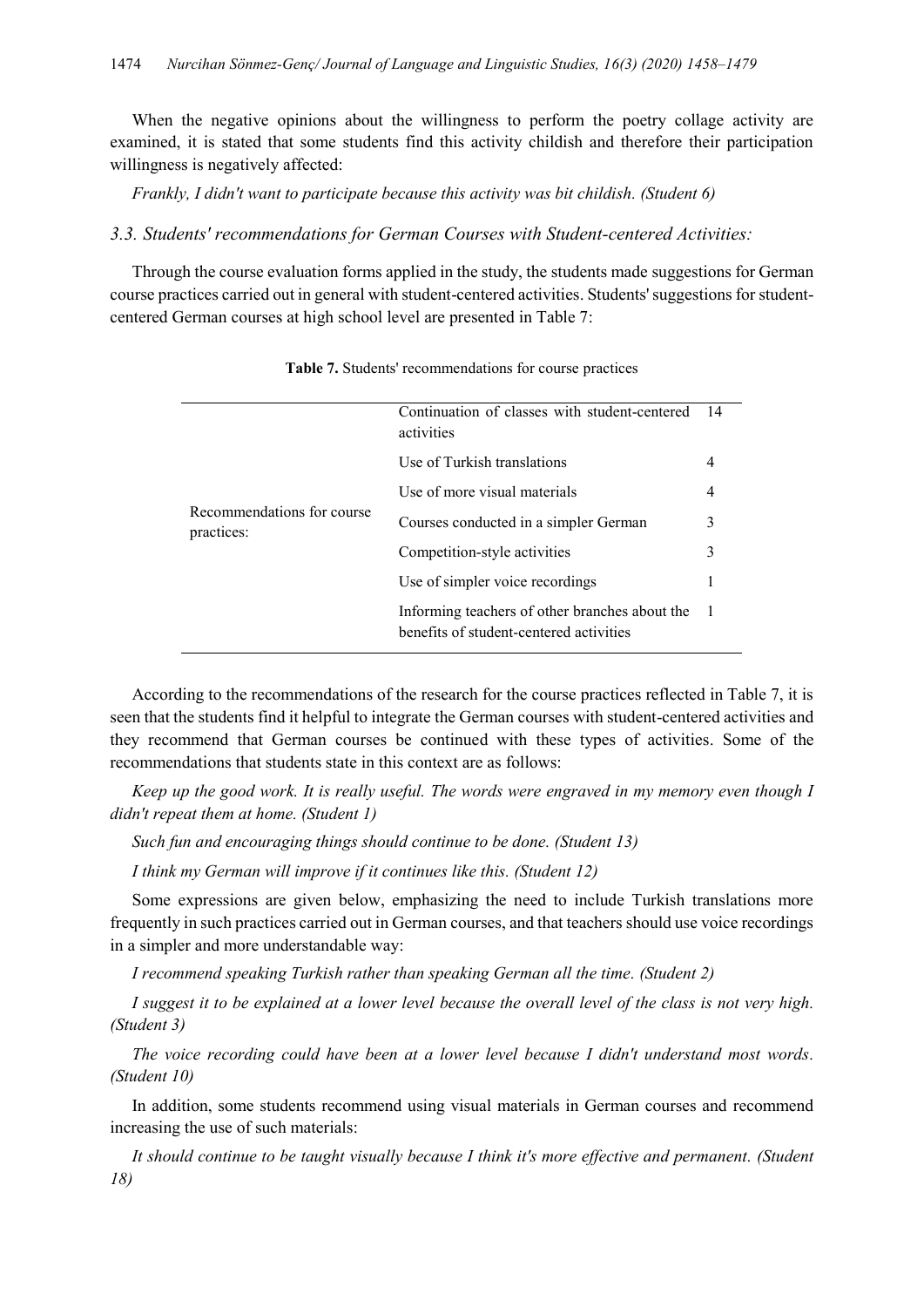Some students also recommend that student-centered activities be carried out in the form of a competition:

*We could do our activities in the form of an awarded competition such as choosing the most beautiful poem. (Student 12)*

A student suggests that other teachers should also be informed about the benefits of such studentcentered course practices.:

*Our teachers should be informed about the benefits of this course and they should also benefit from these methods. (Student 14)*

# **4. Discussion**

In this study, the findings obtained from two different data collection tools shed light on the reasons why the student-centered activities of the student-centered teaching practices in German courses at high school level are desired by the students. In this context, it is seen that the findings obtained from the questionnaire and course evaluation forms support each other. Therefore, when the findings obtained from the quantitative data analysis for the first research question "What is the willingness of the students to perform student-centered activities applied in German courses?" are examined, it is seen that the students especially want to participate in the activities where the visual materials are used and the creative work style is required. Accordingly, "Making fairy tale characters speak", "Poetry Collage", "Matching Concepts", "Matching parts of text with images" and "Puzzle," where various fairy tale visuals are used and which require creative thinking skills, are the activities in which the willingness to participate is highest. On the other hand, it is observed that the students' willingness to participate has decreased in activities which are carried out only through texts and voice recordings, such as "Writing a Poem" or "Listening".

When the findings obtained from the qualitative data analysis related to the second research question "What are the views of the students regarding their willingness for participation in student-centered activities implemented in German courses?" are examined, it is seen that the students primarily give positive opinions about the majority of the activities implemented. According to the opinions of the students, most of the activities implemented are fun, interesting and positively affect the German learning processes. However, it is seen that some students find themselves insufficient in terms of language and therefore consider the activities as challenging and boring even though these views are less than the positive ones. As a result, the assumption that student-centered activities contribute to the increase in the willingness to participate in courses is confirmed.

When the findings related to the opinions of the students about the teaching of German lessons through student-centered activities are examined, it is understood that the students recommend that foreign language lessons be continued primarily through student-centered teaching practices and student-centered activities. Based on the opinions expressed in this context, it has been determined that students use only positive and advisory expressions for the education method applied. Their opinions are generally aimed at improving and expanding these student-centered education practices.

#### **5. Conclusion**

Making students active in a foreign language course is an absolute necessity of a foreign language course because it is a known fact that students who are active in the course develop their foreign language skills much faster than those who stay passive (Ünal, 2005, p. 208). This study, which is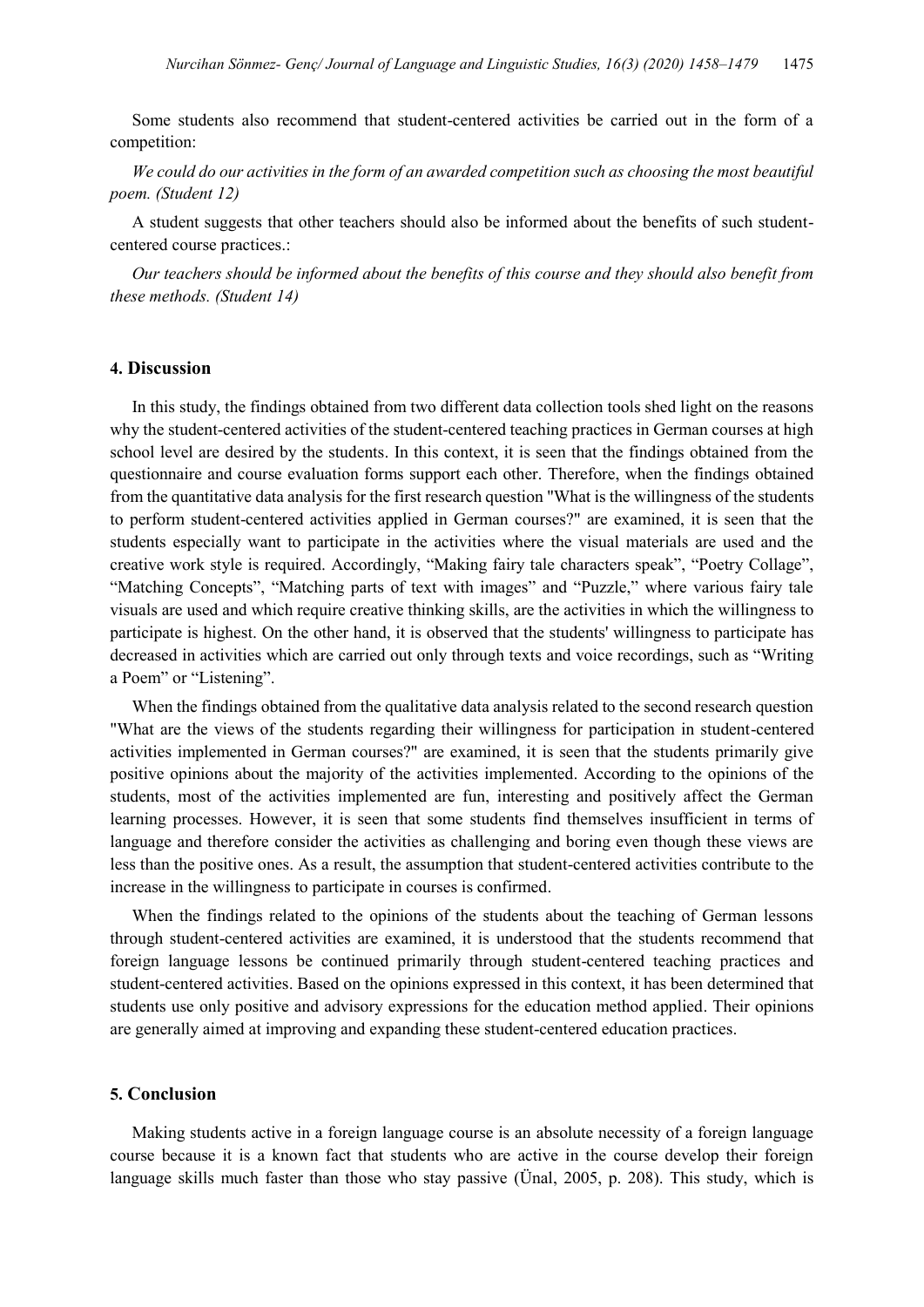designed based on the principles of student-centered education method, shows how to increase the participation willingness of students at high school level in a meaningful and positive way. It is a known fact that high school students are preparing for the university entrance exam due to their ages and educational levels, thus they are mostly educated in teacher-centered course settings. In this sense, there is a need for student-centered foreign language learning environments in which high school students can become active and learn while having fun so that they do not have a negative attitude towards the foreign language (Schröder, 2007, p. 212; Portman-Tselikas, 2010, p. 1168). This assumption does not mean that foreign language education should be simplified more or the expectations of educators should be lowered. Accordingly, well-structured learning environments according to the principles of studentcentered education approach through student-centered activities will positively affect students' success, interest and attitude in foreign language lessons (Dockhorn, 2008, p. 51). Therefore, it can be argued that focusing primarily on student-centered activities and students' participation in the learning process is a correct approach in order to ensure that high school students achieve the goals of their current foreign language education.

# **6. Ethics Committee Approval**

The author confirms that ethical approval was obtained via Akademi Lise İşbirliği Protokolü (Approval Date: 03/02/2020).

# **References**

Açıkgöz, K. Ü. (2003). *Aktif öğrenme.* İzmir: Eğitim Dünyası Yayınları.

- Aypay, A., & Eryılmaz, A. (2011). Lise Öğrencilerinin Derse Katılmaya Motive Olmaları ile Okul Tükenmişliği Arasındaki İlişkinin İncelenmesi. *Mehmet Akif Ersoy Üniversitesi Eğitim Fakültesi Dergisi, 11*(21), 26-44.
- Baş, T. (2005). *Anket nasıl hazırlanır, uygulanır, değerlendirilir?*. Ankara: Seçkin.
- Burwitz-Melzer, E., & Steiniger, I. (2016). Inhaltsanalyse. In D. Caspari, F. Klippel, M. K. Legutke, & K. Schramm (Eds.), *Forschungsmethoden in der Fremdsprachendidaktik - Ein Handbuch* (pp. 256- 268). Tübingen: Narr Francke Attempto Verlag.
- Can, E. , Can, C. I. (2014). Türkiye'de İkinci Yabancı Dil Öğretiminde Karşılaşılan Sorunlar. *Trakya Üniversitesi Eğitim Fakültesi Dergisi, 4*(2), 43-63.
- Caspari, D. (1997). Übersicht über kreative Umgangsformen mit literarischen Texten*. Der fremdsprachliche Unterricht Englisch, 31*(3)*.*44-45.
- Çanlıoğlu, Ş. (2014). *İletişimsel Yöntem Aktiviteleri Kullanarak İngilizce Öğrenen Öğrencilerin Derse Katılım Düzeyini Artırma Vaka Çalışması* (Unpublished master's thesis). Çağ Üniversitesi, Mersin.
- Demirpolat, B. Ç. (2015). *Türkiye'nin Yabancı Dil Öğretimiyle İmtihanı - Sorunlar ve Çözüm Önerileri*. Ankara: SETA*.*
- Dockhorn, B. (2008). *Lernerzentrierte und aktivierende Lehre - Konzeption und Umsetzung am Beispiel des teilvirtuellen Seminars »Multimediale Landeskunde«*. Tübingen: Eberhard Karls Universität Tübingen.
- Duman, G., & Eren, A. (2014). Öğretmen Adaylarının Başarı Amaçları, Öğrenme Stratejileri Ve Derslere Katılımları: Bir Arabuluculuk Analizi. *K. Ü. Kastamonu Eğitim Dergisi, 23*(3), 1074-1064.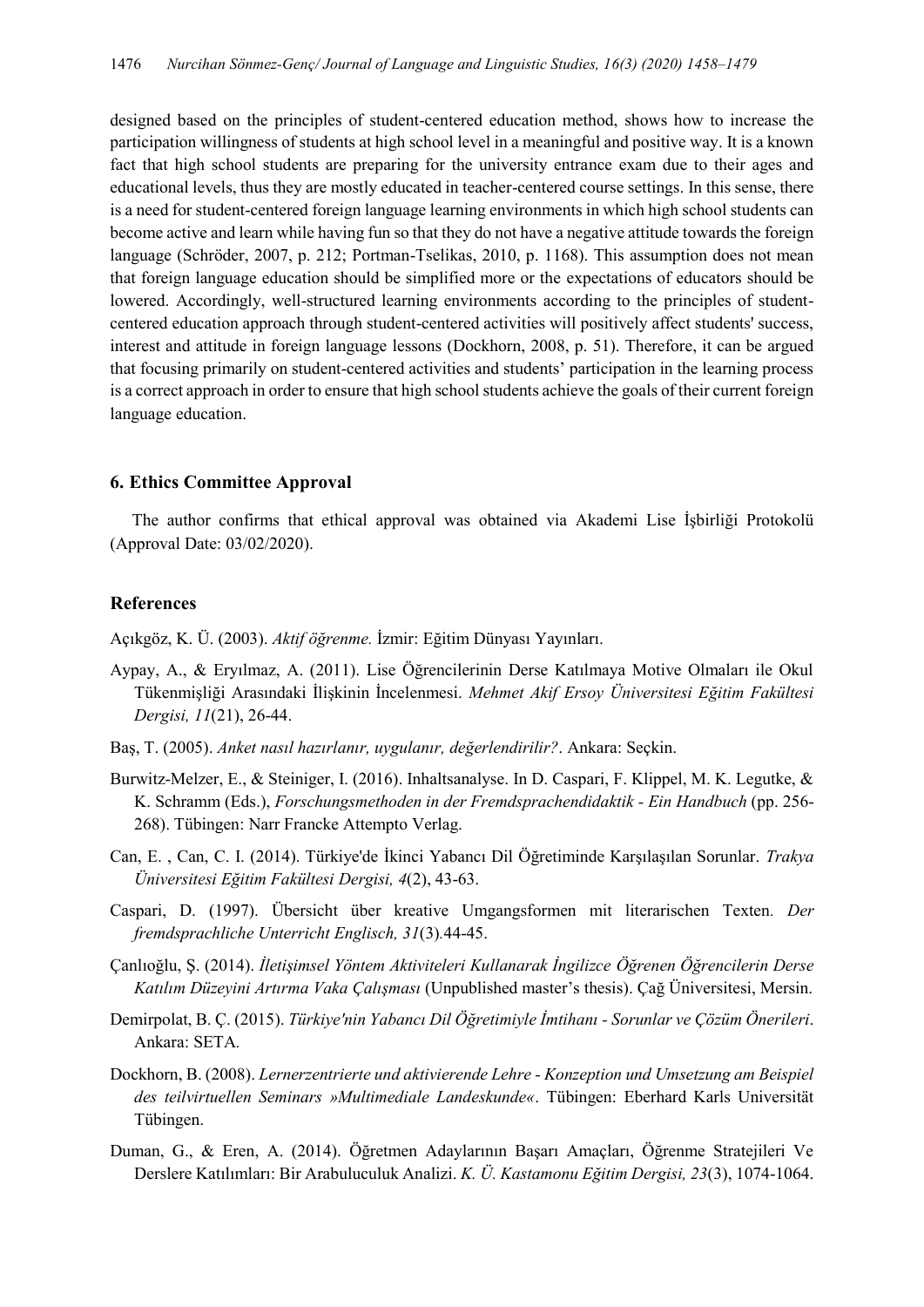- Ehlers, S. (2010). Literarische Texte im Deutsch als Fremd- und Zweitsprache -Unterricht: Gegenstände und Ansätze. In H. J. Krumm, C. Fandrych, B. Hufeisen, & C. Riemer (Eds.), *Deutsch als Fremdund Zweitsprache - Ein internationales Handbuch* (pp. 1530-1544). Berlin: De Gruyter Mouton.
- Fink, L. D. (2003). *Leitfaden zur Konzeption und Planung von Lehrveranstaltungen, die nachhaltiges Lernen fördern.* Retrieved on January 15, 2020, from [https://www.deefinkandassociates.com/German\\_SelfDirectedGuide.pdf](https://www.deefinkandassociates.com/German_SelfDirectedGuide.pdf)
- Gardner, R. C. (1985). *Social Psychology and Second Language Acquisition. The Role of Attitudes and Motivation.* London: Arnold.
- Güçlü, M., Şahan, A. (2019). Türkiye Süreli Yayınlara Yansıyan Yabancı Dil Eğitim Konulu Araştırmalar (2014-2019). *The Journal of International Social Research, 12*(66), 802-812. DOI: 10.17719/jisr.2019.3629
- Güler, A., Halıcıoğlu, M. B., & Taşğın, S. (2015). *Sosyal Bilimlerde Nitel Araştırma*. Ankara: Seçkin.
- Hofmann, H. (2004). Literarische Texte als Sprech- und Schreibanlass. In H. Stoyan & E. Vincze (Eds.), *Kinderliteratur im Fremdsprachenunterricht* (pp. 117-124). Budapest: Trezor Kiadó.
- Işık, A. (2008). Yabancı Dil Eğitimimizdeki Yanlışlar Nereden Kaynaklanıyor?. *Journal of Language and Linguistic Studies, 4*(2), 15-26.
- İnci, T. (2019). *Bağlam Temelli Öğrenme Ortamı Algısı, Derse İlgi, Derse Katilim Ve Akademik Güdülenme Etkileşiminin Ortaokul Öğrencilerinin Fen Bilimleri Başarısına Etkisi* (Unpublished doctoral dissertation). Eskişehir Osmangazi Üniversitesi, Eskişehir.
- İşigüzel, B., Kırmızı, B. (2014). Lise Öğrencilerinin Almanca Öğrenme Sürecinde Başarısızlık Nedenlerinin Değerlendirilmesi. *Kafkas Üniversitesi Sosyal Bilimler Enstitüsü Dergisi, 13*, 45-63. DOI: 10.9775/kausbed.2014.004
- Kast, B. (1994). Literatur im Anfängerunterricht. *Fremdsprache Deutsch, 11*, 4- 13.
- Kırmızı, B. (2009). Anadolu Liselerindeki Almanca Dersinde Yer Alan Dilbilgisi Konularının Öğretiminde Karşılaşılan Sorunlar. *Pamukkale Üniversitesi Eğitim Fakültesi Dergisi, 26*, 42-53.
- Knorr, P., & Schramm, K. (2016). Triangulation. In D. Caspari, F. Klippel, M. K. Legutke, & K. Schramm (Eds.), *Forschungsmethoden in der Fremdsprachendidaktik - Ein Handbuch* (pp. 90-97). Tübingen: Narr Francke Attempto Verlag.
- Krauß, C. (2004). Attraktivität durch Multifunktionalität Der literarische Text im Fremdsprachenunterricht DaF. In H. Stoyan & E. Vincze (Eds.), *Kinderliteratur im Fremdsprachenunterricht* (pp. 45-52). Budapest: Trezor Kiadó.
- Küçüktepe, C., Eminoğlu Küçüktepe, S. & Baykın, Y. (2014). İkinci Sınıf İngilizce Dersi Ve Programına İlişkin Öğretmen Görüşlerinin İncelenmesi. *Hasan Ali Yücel Eğitim Fakültesi Dergisi, 11*(22), 55-78.
- Milli Eğitim Bakanlığı (2018). *2023 Eğitim Vizyonu*. Retrieved on December 6, 2019, from [http://2023vizyonu.meb.gov.tr/doc/2023\\_EGITIM\\_VIZYONU.pdf](http://2023vizyonu.meb.gov.tr/doc/2023_EGITIM_VIZYONU.pdf)
- Nünning, A. & Surkamp, C. (2006). *Englische Literatur unterrichten.* Seelze-Velber: Kallmeyer*.*
- Özpalat, V. (2013). Öğretmenlerin Mesleki Önceliklerinde Öğrenci Merkezli Eğitim Yaklaşımının Yeri. *Eğitim ve Sosyal Bilimler Dergisi, 42*(200), 5-27.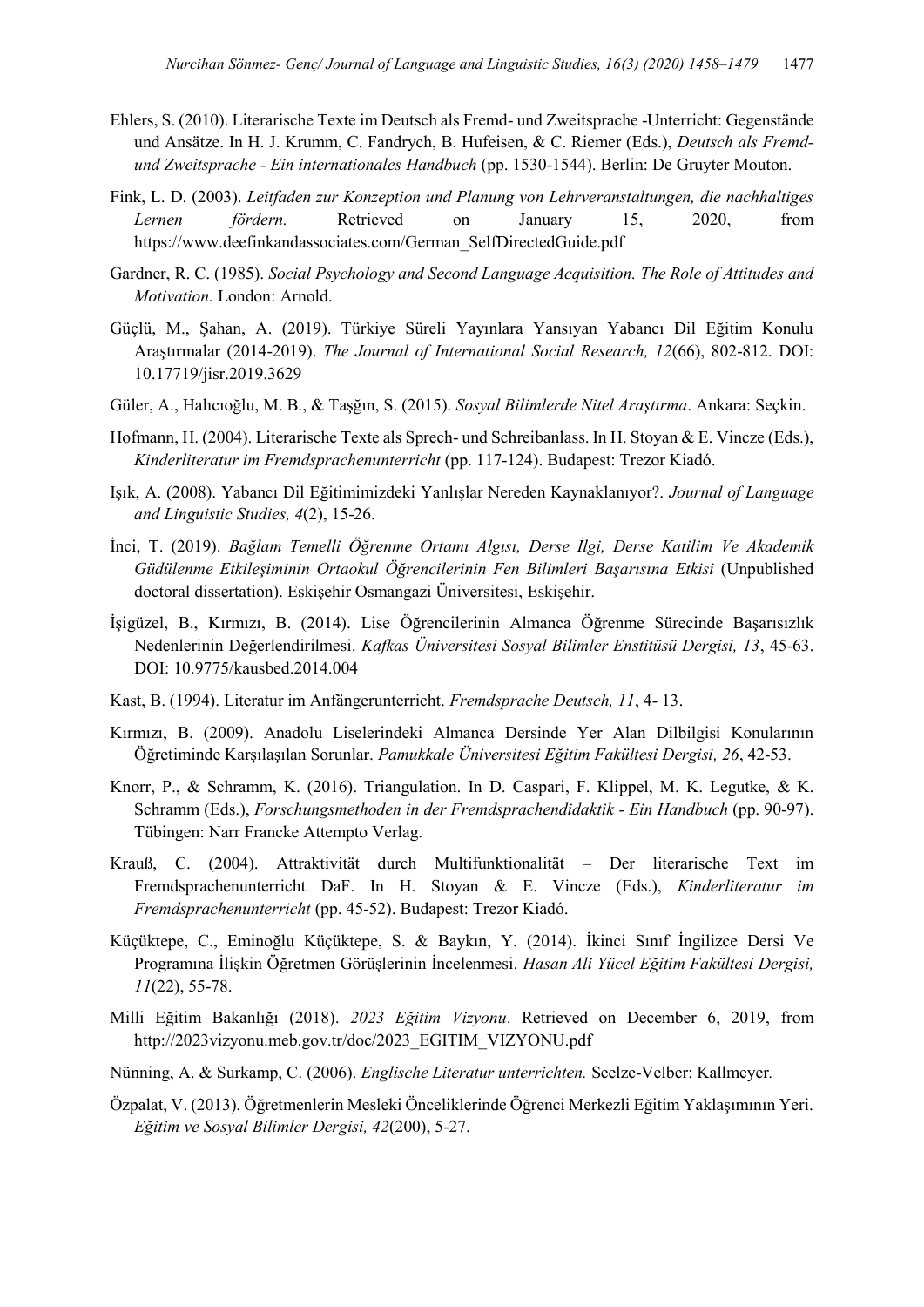- Portmann-Tselikas, P. (2010). Aufgabenorientierung. In H. J. Krumm, C. Fandrych, B. Hufeisen, & C. Riemer (Eds.), *Deutsch als Fremd- und Zweitsprache - Ein internationales Handbuch* (pp. 1166- 1171). Berlin: De Gruyter Mouton.
- Reeve, J., & Tseng, C.-M. (2011). Agency as fourth aspect of students' engagement during learning activities. *Contemporary Educational Psychology, 36*(4), 257-267. DOI: 10.1016/j.cedpsych.2011.05.002
- Reschly, A., & Christenson, S. L. (2006). Research leading to a predictive model of dropout and completion among students with mild disabilities and the role of student engagement. *Remedial and Special Education, 27*, 276 – 292. DOI: 10.1177/07419325060270050301
- Riemer, C. (2010). Motivierung. In H. J. Krumm, C. Fandrych, B. Hufeisen, & C. Riemer (Eds.), *Deutsch als Fremd- und Zweitsprache - Ein internationales Handbuch* (pp. 1152-1156). Berlin: De Gruyter Mouton.
- Schmidt, R. (2003). *Schülerbeteiligung im Fach Geschichte* (Unpublished doctoral dissertation). Martin-Luther Universität, Wittenberg.
- Schröder, K. (2007) Fremdsprachenunterricht im Sekundarbereich II. In K. R. Bausch, H. Christ, & H. J. Krumm (Eds.), *Handbuch Fremdsprachenunterricht* (pp. 208-214). Tübingen: Narr Francke Attempto Verlag.
- Türk, M. (2012). *Harmanlanmış Öğrenme Ortamının Meslek Yüksekokulu Öğrencilerinin Derse Katılımlarına ve Akademik Başarılarına Etkisi* (Unpublished master's thesis). Gazi Üniversitesi, Ankara.
- Ünal, D. Ç. (2005). Yabancı Dil Öğretiminde Edebi Metinler: Yenilikçi Yaklaşımlara Geçiş Süreci ve Gerekçeleri. *Hacettepe Üniversitesi Eğitim Fakültesi Dergisi, 29*, 203-212.
- Ünal, D. Ç. (2010). *Die Arbeit mit Literatur im Fach Deutsch als Fremdsprache - Neue Ansätze mit Unterrichtsentwürfen*. Ankara: Hacettepe Üniversitesi Yayınları.
- Ünal, D. Ç. (2018). Yüksek Edebiyattan Yığın Edebiyatına Alman Dili Eğitimi Ana Bilim Dallarında Edebi Metin Seçimi ve Kanonlaşma Üzerine Bir İnceleme. In A. O. Öztürk, D. Ç. Ünal, & Ü. Kaya (Eds.), *Hiciv- Yığın -Göçmen Edebiyatı Uzmanı Prof. Dr. Yüksel Baypınar Armağını* (pp. 53-80). İstanbul: Hiperyayın.
- Üstün, E. (2016). *Yabancı Dil Olarak Almanca Öğrencilerinin Özgün Ders Araç Gereçlerini Nasıl Bulduklarına Dair 10. Sınıf Örneği İle Uygulamalı Bir Çalışma* (Unpublished master's thesis)*.* Gazi Üniversitesi, Ankara.
- Wicke, R. E. (2014). *Werkzeuge zur Arbeit mit literarischen Texten*. München: Hueber Verlag.
- Wicke, R. E. (2017). *So gelingts. 20 lernerzentrierte, handlungs- und produktorientierte Prinzipien des DaF/DaZ-Unterrichts*. München: Hueber Verlag.
- Yıldırım, A. & Şimşek, H. (2005). *Sosyal Bilimlerde Nitel Araştırma Yöntemleri.* Ankara: Şeçkin.
- Yılmaz, Ö., & Dilidüzgün, Ş. (2019). Yabancı Dil Olarak Türkçe Öğretiminde Metin Odaklı Dilbilgisi Öğretimi Üzerine Öğrenci Görüşleri. *Ana Dili Eğitimi Dergisi, 7*(1), 217-234.